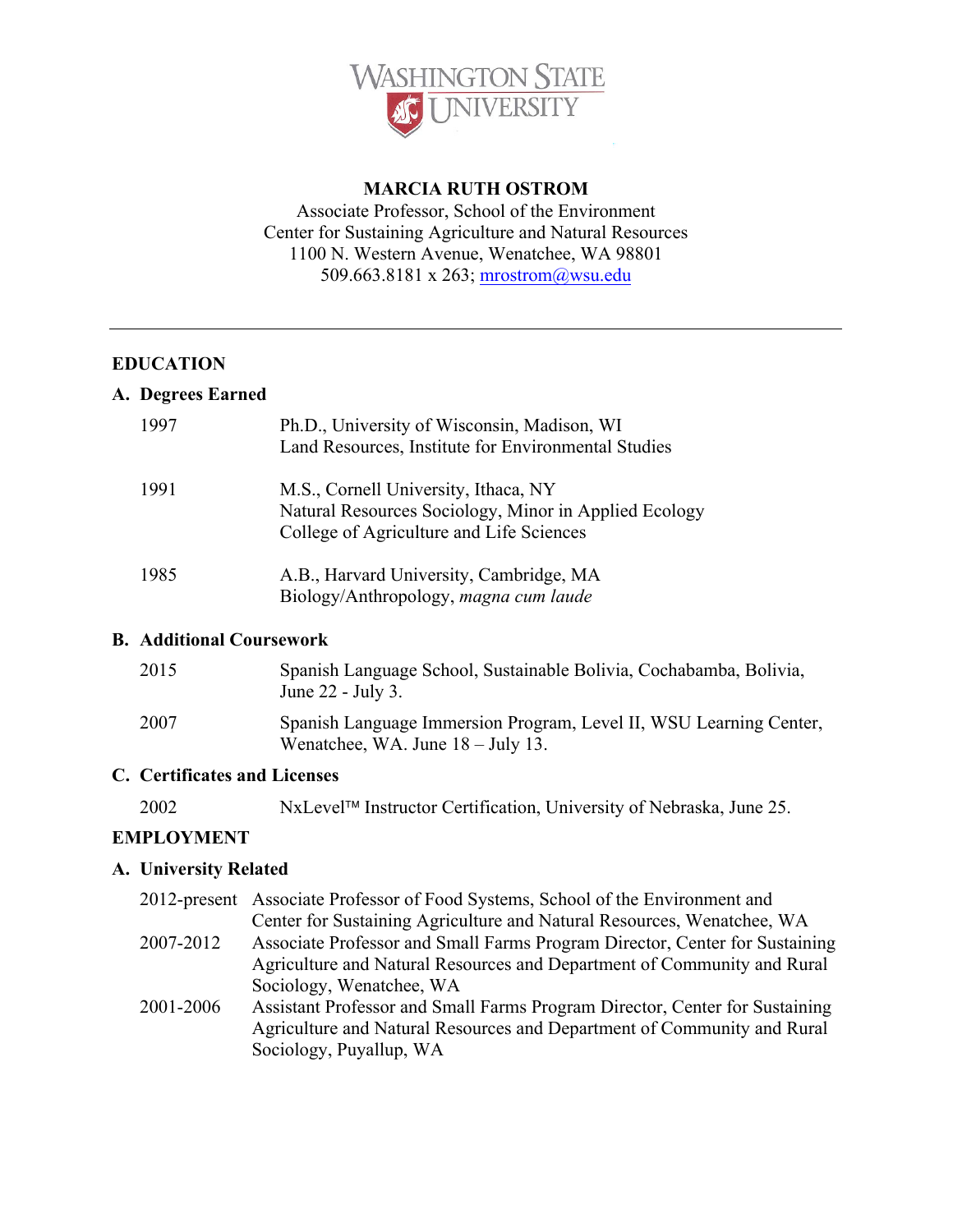| 1997-2000 | Research Outreach Specialist, postdoctoral position at Program on        |
|-----------|--------------------------------------------------------------------------|
|           | Agricultural Technology Studies, UW-Madison, Madison, WI                 |
| 1994-1996 | Graduate Research Assistant, Center for Integrated Agricultural Systems, |
|           | UW-Madison, Madison, WI                                                  |
| 1991-1996 | Graduate Project Assistant, Engineering Professional Development, UW-    |
|           | Madison, Madison, WI                                                     |

**B. Other**

|           | 2006-Present USSA Certified Nordic Coach, Leavenworth Nordic Team, Leavenworth, WA |
|-----------|------------------------------------------------------------------------------------|
| 1985-1987 | Youth at Risk Counselor, Community Resource Services, Leech Lake Indian            |
|           | Reservation, Cass Lake, Minnesota.                                                 |

#### **HONORS AND AWARDS**

| Excellence in Innovation Award, the Agriculture, Food, and Human Values                                                                               |
|-------------------------------------------------------------------------------------------------------------------------------------------------------|
| Society.                                                                                                                                              |
| Fulbright Fellowship, University of Southern Denmark                                                                                                  |
| Faculty Diversity Award, for "Advancing diversity at WSU through<br>distinctive and outstanding teaching, research and outreach." March.              |
| Certificate of Appreciation, Denis Ebodaghe, USDA National Small Farms<br>Program Leader, for "Outstanding Contributions to Fifth National Small Farm |
| Conference," USDA National Institute of Food and Agriculture.                                                                                         |
| Award for Excellence, Western Region, National Association of State                                                                                   |
| Universities and Land Grant Colleges.                                                                                                                 |
| Big Cat Award, Annual WSU Extension award given to Small Farms Team                                                                                   |
| for exemplary teamwork                                                                                                                                |
| Gold Award, Newsletter Category, Association of Natural Resource Extension                                                                            |
| Professionals, for Sustaining the Pacific Northwest, CSANR Small Farms                                                                                |
| electronic newsletter, co-editor                                                                                                                      |
| Kellogg Fellow, Farming and the Environment Group, Washington Food and                                                                                |
| Society Project                                                                                                                                       |
| Certificate of Appreciation, Ann Veneman, Secretary of Agriculture, for                                                                               |
| "Outstanding Contributions to Third National Small Farm Conference"                                                                                   |
| Featured Program, Sixth Food and Agricultural Science Exhibition on Capitol                                                                           |
| Hill, National Association of State Universities and Land Grant Colleges                                                                              |
| Foreign Language and Area Studies (FLAS) Fellowships, Cornell University                                                                              |
| Sage Graduate Fellowship, Cornell University                                                                                                          |
| Magna Cum Laude, Harvard University                                                                                                                   |
| John Harvard Scholar                                                                                                                                  |
| Radcliffe College Scholarships                                                                                                                        |
| National Merit Scholar                                                                                                                                |
|                                                                                                                                                       |

## **FUND GENERATION**

#### **A. Grants and Awards**

Ostrom, M. and D. McMoran. Improving Risk Management Knowledge and Implementation through Bilingual Land Based Education, RME Program, USDA Risk Management Agency, PI, (9/2016- 9/2017), *Subcontract* through Viva Farms of **\$20,000**.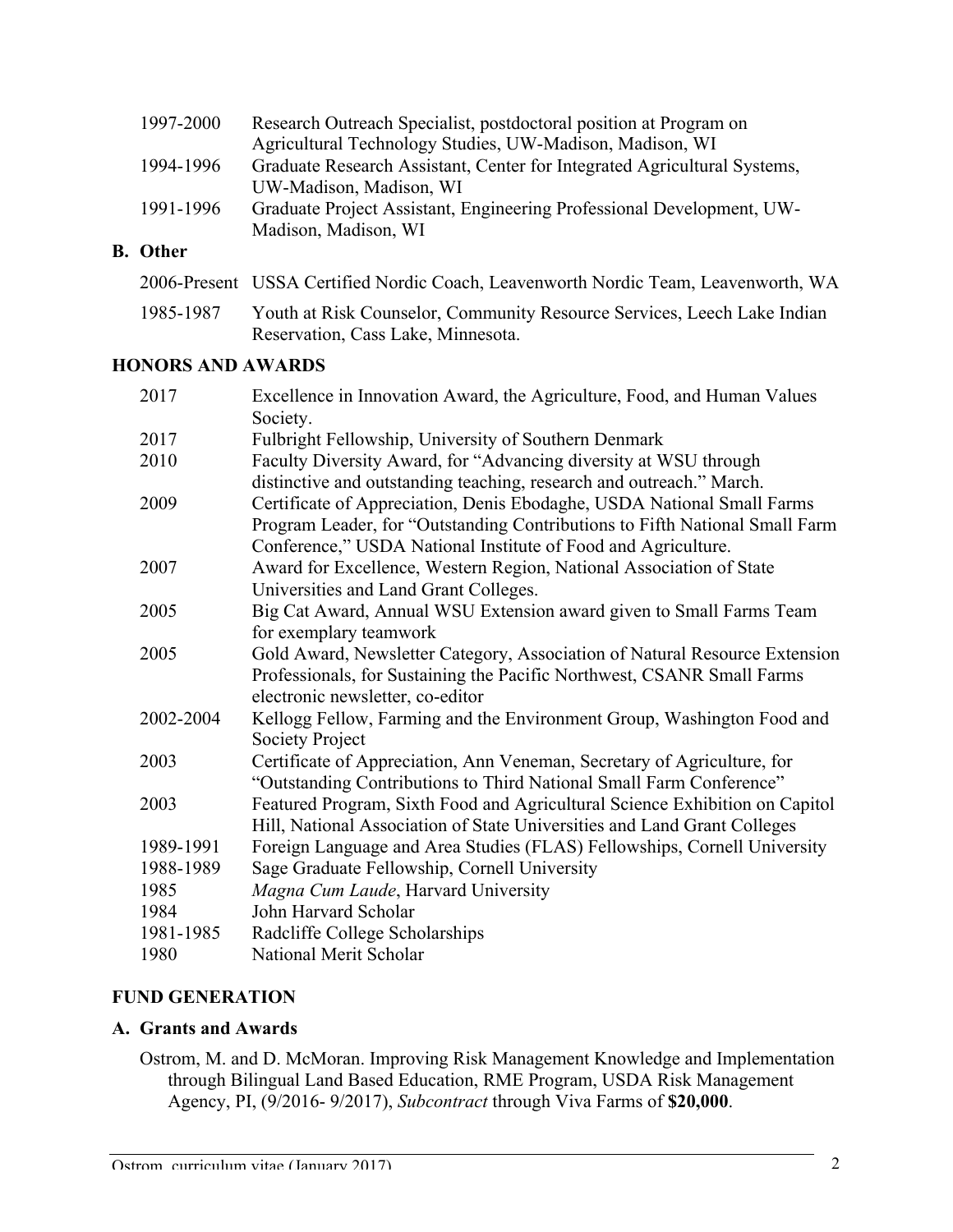- Ostrom, M. Impacts of Values-Based Supply Chains on Small and Medium-Sized Farms. USDA National Institute of Food and Agriculture AFRI (2015-2018), Co-PI, *Subcontract* of **\$101,577** to WSU through University of Minnesota, Peterson H., PI. \$499,995.
- Ostrom, M. Evaluation of Viva Farm Incubator Program. USDA Specialty Crops Block Grant Program, PI, (1/16- 9/16). *Subcontract* through Grow Food of **\$30,000.**
- Ostrom, M. and C. Donovan. Is it Local? Ensuring Public Trust in Direct Farm Sales. Federal-State Marketing Improvement Program, USDA Agricultural Marketing Service, PI, (9/2013 - 10/2016), **\$76,633.**
- Ostrom, M. and C. Donovan. Scaling Up the Impact of Washington State Farmers Markets through Collaborative Training and Promotion. USDA Farmers Market and Local Food Promotion Program, PI, (9/2014-9/2016), **\$98,373.**
- Ostrom, M. and C. Donovan. Strategically Deploying Data to Enhance Local and Direct Markets. Washington State USDA Specialty Crops Grant, PI, (9/2014-6/2016), \$**83,958**.
- Ostrom, M. and C. Donovan. Grant Writing Education for Potential USDA AMSTA FMLFPP Applicants, USDA National Institute for Agriculture AMS/RRDC/AMSTA Project, PI, (1/15-6/15). *Subcontract through Penn State of* **\$5,000.**
- Ostrom, M. Advancing Immigrant and Veteran Farming Skills and Entrepreneurship in Washington. Outreach and Assistance to Socially Disadvantaged Farmer and Rancher Grant Program, US Office of Advocacy and Outreach, PI, (2014-2015), *Subcontract* through Viva Farms. **\$66,302.**
- Ostrom, M. Hmong Farmer Outreach and Advocacy Project. Outreach and Assistance to Socially Disadvantaged Farmer and Rancher Grant Program, US Office of Advocacy and Outreach, PI, (2014-2015), *Subcontract* through Seattle Tilth. **\$37,636.**
- Ostrom, M. and B. Cha. King County Flood Reduction on Hmong Farmland, *Subcontract* of proposal submitted by King Conservation District to King County Flood Control District, PI ,(2015-2017), **\$14,917**.
- Raison, B., Lezberg, S., Anderson, M., Barni, M; Clark, J., Edgar, C; Feenstra, G., Niewolny, K., Ostrom, M., and R. Pirog. Building Extension Capacity to Address Community Food Security through Food Systems Development. USDA National Institute of Food and Agriculture AFRI Conference Grant (2014), **\$50,000**.
- Ostrom, M., Carpenter-Boggs, L, Chappel, J., Thiers, P., and J. Goldberger. Assessment of Farming in the Rural-Urban Interface: Building Resilient Regional Food Systems WSU BIOAg Grants Program, PI, **(**2013-2015), **\$39,798**.
- Moulton, C., Collins D., Ostrom, M. and J. Garcia-Pabon, Family Farm Business Management Educational Program in Washington State, USDA-RMA (2013-2014), **\$96,613.**
- Ostrom, M. Creating Sustainable Agriculture Women Farmer Networks, USDA Western SARE. PI, (2012-2014), *Subcontract* through OSU Small Farms Program. **\$6,000.**
- Collins, D.; Ostrom M.; Garcia-Pabon, J. Flores, M., Benedict, C. Busboom, J. and M. Heitstuman. Cultivating new generation and immigrant farmers in Washington State, USDA NIFA BFRDP (2012-2015), Co-PI, **\$675,749.**
- Ostrom, M.; Donovan, C; Flores, M. and Jose Garcia-Pabon. Increasing Latino Farmer Specialty Crops Sales through Intensive Direct Marketing and Cross Cultural Training, Washington State USDA Specialty Crops Block Grant, PI, (2012-2015), **\$150,458.**
- Ostrom, M.; Collins D.; Flores, M. and B. Cha. Building Business Planning, Financial Mnanagement, and Marketing Skills among Small, Limited Resource, Women, and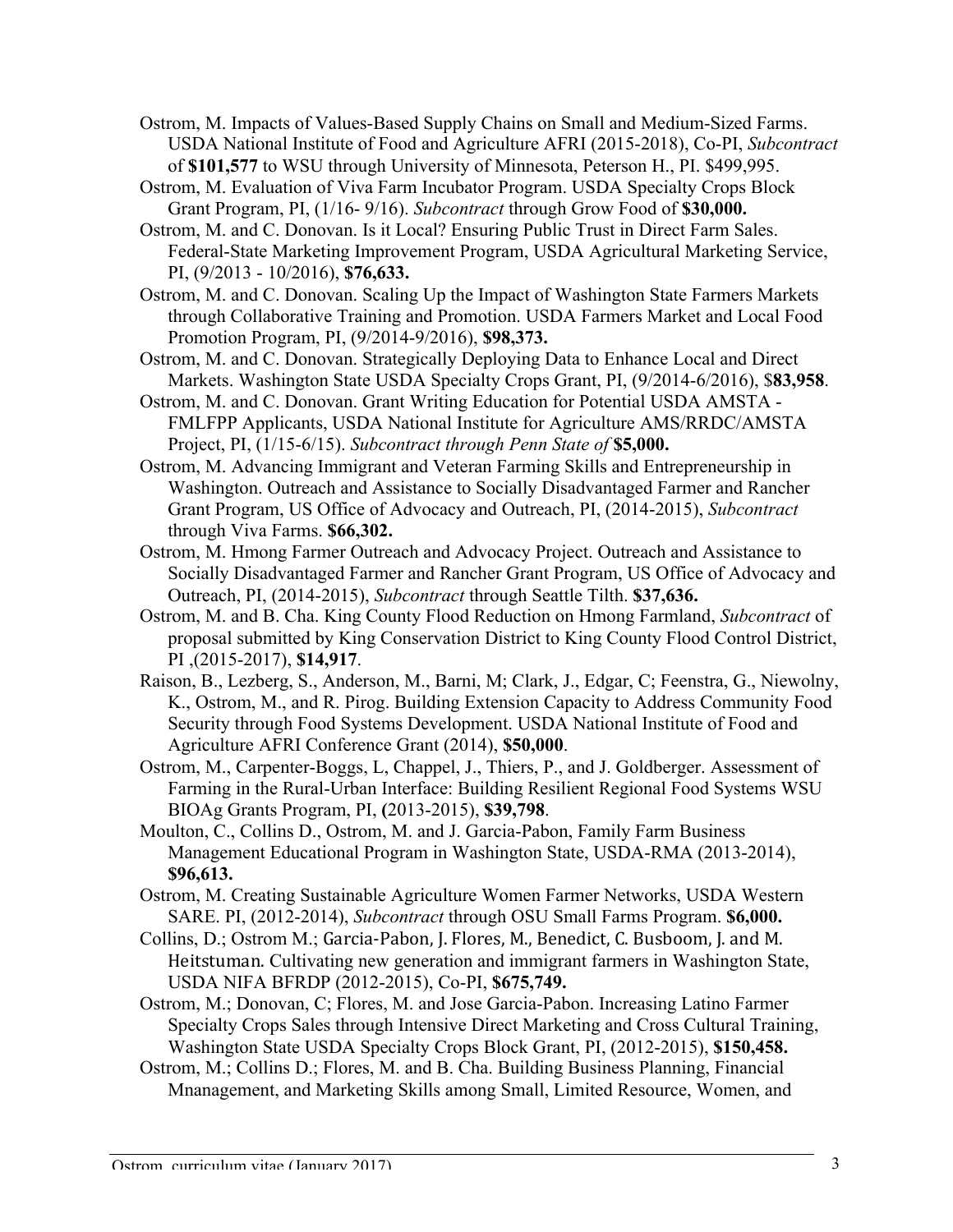Immigrant Farmers. USDA-RMA (2012-2013), **\$96,613.**

- Ostrom, M. Culturally Targeted Agricultural Safety and Health Needs Assessments for Immigrant Refugee Farmers in the Pacific Northwest. National Institute of Health, (subcontract from Pacific Northwest Agricultural Safety and Health Center, University of Washington), **(**2011-2013), **\$50,000.**
- Ostrom, M., Gallardo, K., and D. Collins. Increasing High-Value, Specialty and Sustainable Crop Sales at Farmers Markets through Electronic Benefits Transfer and Credit Card Capability, Washington State USDA Specialty Crops Block Grant, PI (2010-2013), **\$141,468.**
- Ostrom, M. Beyond Duct Tape and Bungee Cords: Building the Future of Washington State Farmers Markets through Organizational and Professional Development, USDA AMS Farmers Market Promotion Program. *Subcontract* with WSFMA, (2010-2012), **\$40,000.**
- Ostrom, M. and D. Walsh. Small Farm IPM Working Group, Western States, Co-PI for WSU, *Subcontract* with Tessa Grasswitz, NMSU, Principal Investigator). USDA-National Institute of Food and Agriculture (2010-2012), **\$25,000.**
- Ostrom, M. Multi-farm Business Strategies and Policy Considerations for "the Middle" of the U.S. Agri-food System, USDA NIFI-AFRI. (2009-2012), *Subcontract* of **\$100,146** to WSU through University of Wisconsin (Stevenson G.W., Lev L., Ostrom M., and R. King, \$496,310).
- Tanigoshi L, Gerdmann B., Ostrom M., and B. Cha. Cut Flowers: Developing Sustainable Insect Management Techniques and Marketing Strategies, including Hmong Farmers, Washington State USDA Specialty Crops Grant (2009-2012), **\$213,553**.
- Ostrom, M., Collins, D., Flores M., and B. Cha. Growing Enterprises for Washington's Immigrant Farmers: Production, Marketing, and Land Tenure Strategies, USDA Outreach and Assistance for Socially Disadvantaged Farmers and Ranchers (2009-2012), **\$300,000.**
- Ostrom, M. Cultivating New Generation and Immigrant Farmers in Washington State, USDA Beginning Farmers and Ranchers Development Program. (2009-2012), **\$524,896.**
- Cogger, C., Ostrom, M., Alldredge, R., Miller, T., Kennedy, A. and H. Wang. Designing Production Strategies for Stewardship and Profits on Fresh Market Organic Farms. USDA Integrated Organic Program (2008-2012), Co-PI, **\$644,232.**
- Ostrom, M., McCracken, V., Garcia-Pabon, J., Goldberger, J., and M. Flores. Engines of the New Farm Economy: Assessing and Enhancing the Benefits of Farmers Markets. USDA NIFA-AFRI (2009-2012), **\$499,940.**
- Perillo, C., Ostrom, M. and J. Goldberger. Training and Connecting Agricultural Students and Professionals through an Immersion Field Course. USDA Western Sustainable Agriculture Research and Education Program (2008-2010), **\$13,738.**
- Gaolach, B. and M. Ostrom. Hmong Agricultural Conservation Program, King County Conservation District (2009), **\$73,818.**
- Ostrom M. Cultivating Success Agricultural Entrepreneurship and Business Planning Series. USDA Farm Service Agency. PI. (2009), **\$15,000.**
- Ostrom, M. Life Cycle Assessment of Wheat Grown in Washington State. WSU BIOAg Grants Program **(**2008-2009), **\$30,000**.
- Ostrom, M. Cultivating Success with Washington's Immigrant Farmers: Access and Opportunity for Latino and Hmong Producers. Socially Disadvantaged Farmers and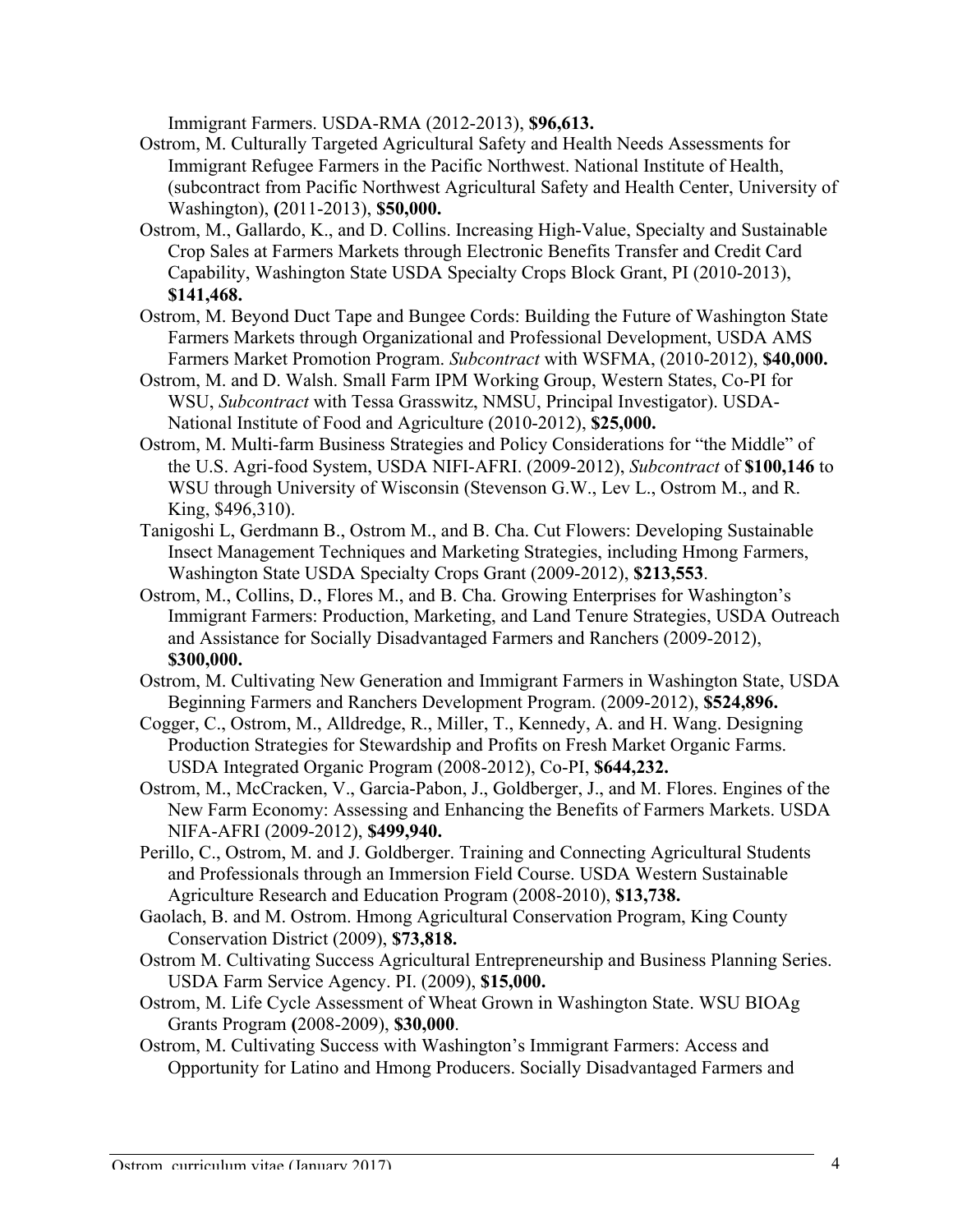Ranchers Competitive Grants Program, USDA CSREES. Principal Investigator (2006- 2009), **\$287,609.**

- Ostrom, M. Community Based Education for Sustainable Small Farms. USDA Risk Management Agency, Community Outreach Partnership (2007-2008), **\$125,000.**
- Gaolach, B. and M. Ostrom. Hmong Agricultural Conservation Program. King County Conservation District (2008), **\$78,000.**
- Ostrom, M. Cultivating Success on Small, Limited Resource and Women-Owned Farms in Washington and Idaho. USDA Risk Management Agency Outreach Partnership (2006- 2008), **\$190,000.**
- Gaolach, B. and M. Ostrom. Hmong Agricultural Conservation Program. King County Conservation District (2007), **\$70,000.**
- Ostrom, M. and M. Flores. Whole Farm and Business Planning Tools for Integrated Risk Management on Latino, Hmong, and Native American Small Farms. USDA Risk Management Agency Research Partnership (2005-2006), **\$503,394.**
- Ostrom, M. Cultivating Success on Small Farms in Washington and Idaho. USDA Risk Management Agency Education Partnership (2005-2006), **\$150,000.**
- Ostrom, M. Enhancing Risk Management on Pacific Northwest Farms Through Sustainable Business Planning Instruction. Western Center for Risk Management Education. Principal Investigator (2005-2006**), \$39,728.**
- Ostrom, M. Development and Delivery of Whole Farm and Business Planning Tools for Promoting Integrated Risk Management on Latino and Hmong Small Farms. USDA Risk Management Agency Research and Development Partnership (2004-2006), **\$212,000.**
- Ostrom, M. Quillisascut Farm School. USDAWestern Sustainable Agriculture Research and Education Program (2004-2006), **\$100,000.**
- Cogger, C. and M. Ostrom. Profitably Integrating Soil, Nutrient, and Pest Management in Small Farm Vegetable Rotations West of the Cascades. Washington Safe Food Initiative ARC Grant (2004-2006), **\$50,000.**
- Gaolach B. and M. Ostrom. Farming for the Future: Cultivating the Next Generation of Farmers. USDA Western Sustainable Agriculture Research and Education Grant, (2003- 2006), **\$145,000.**
- Ostrom, M. Farmers' Market Enhancement Project and Guidebook*.* Washington State Department of Agriculture SFDM Grant Program (2003-2006), **\$27,695.**
- Cogger C. and M. R. Ostrom, M.R. The Costs and Benefits of Using Organic Waste Streams in Small-Scale Agriculture. USDA Initiative for Future Agriculture and Food Systems Grant (2001-2006), **\$800,000.**
- Ostrom, M. Cultivating Success on Small, Woman, and Minority-Owned Farms in Washington and Idaho. Risk Management Agency Education Partnership,(2004-2005), **\$149,000**.
- Ostrom, M.R. Small Farms Research and Education and Farmers Market Manager Training. Chicona Endowment Funds (2002-2005), **\$14,950.**
- Ostrom, M. and D. Muehleisen. Integrated Management Strategies for Control of the Carrot Rust Fly. EPA Region 10/American Farmland Trust (2004-2005), **\$50,000.**
- Ostrom, M. and D. Muehleisen. Integrated Management Strategies for Control of the Carrot Rust Fly. EPA Region 10/American Farmland Trust (2003-2004), **\$50,000.**
- Ostrom, M. and D. Muehleisen. Alternative Management Strategies for Carrot Rust Fly. EPA Region 10/American Farmland Trust (2002-2004), **\$49,992.**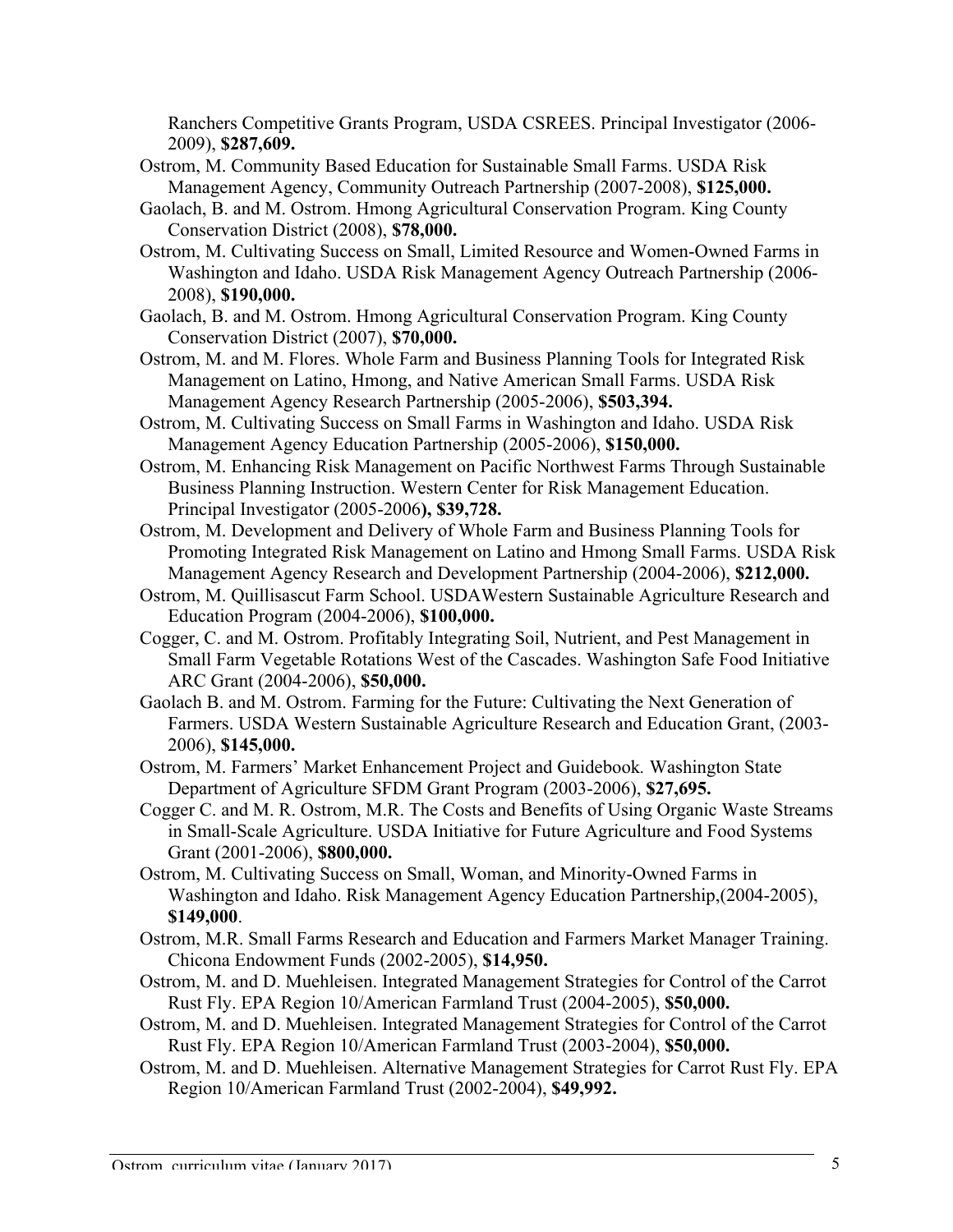- Ostrom, M. Sustaining Agriculture through Expanding Local Marketing Opportunities," Farming and the Environment/WSU. Kellogg Food and Society (2002-2004**), \$90,000.**
- Ostrom, M., Carkner, R., and D. Holland. Understanding, Evaluating and Improving Direct Marketing Systems for Small Farms. USDA Initiative for Future Agriculture and Food Systems Grant (2001-2004), **\$1,280,000.**
- Ostrom, M. Water Quality Education for Small Farmers. Washington Department of Ecology 319 Grant (2002), **\$40,000.**
- Ostrom, M. Educational Program Development for Direct Marketing. Western Center for Risk Management Education (2002), **\$24,000.**
- Ostrom, M.R. and D. Jackson-Smith. National Dairy Community Study. USDA-SARE Professional Development Program Grant (1999), **\$9,000.**
- Stevenson, G., Kragnes, V. and M. Ostrom. Socioeconomic Influences on the Adoption of Sustainable Agriculture. USDA-Sustainable Agriculture Research and Education Grant, North Central Region (1995-1997), **\$50,000.**

### **PUBLICATIONS**

#### **A. Books and Chapters in Books, Monographs**

- Ostrom, M. (2015) "From our Own Fields: Reconnecting Food, Farms, and Communities." In *Human Nature: Sustainable Farming in the Pacific Northwest*. A. M. Davidson, Minor Matters Books, Seattle, WA*.*
- Ostrom, M. (2013) "Community Farm Coalitions." In Trauger Groh and Steven McFadden (Eds.) *Höfe der Zukunft Gemeinschaftsgetragene/Solidarische Landwirtschaft (CSA),* German Edition of *Farms of Tomorrow: Community Supported Farms, Farm Supported Communities. Pp. 87-102.* Translated by Wolfgang Stränz*.* Available at: http://www.lebendigeerde.de/index.php?id=buch13
- Ostrom, M. and Z. Lyons (2012, 2008). "The Washington State Farmers Market Manual," Washington State Department of Agriculture Publication: AGR PUB 200-189. Second Edition, 2012; http://agr.wa.gov/Marketing/SmallFarm/docs/FMM1.pdf
- Ostrom, M. (2007), "The Contribution of Community Supported Agriculture (CSA) to Movements for Change in the Agri-Food System," *Remaking the North American Food System*, Clare Hinrichs and Tom Lyson (eds). University of Nebraska Press: 99-120.
- Ostrom, M. and R. Jussaume (2007), "Assessing the Significance of Direct Farmer-Consumer Linkages as a Change Strategy: Civic or Opportunistic?" in *Remaking the North American Food System*, Clare Hinrichs and Tom Lyson (eds). University of Nebraska Press: 235-259.
- Muehleisen, D.; Ostrom, M.; and D. Stuart (2005). *Alternative Integrated Pest Management: Nontoxic Solutions for a Sustainable Puget Sound*: *A self-help guide for small-scale farmers*, American Farmland Trust Publication, http://www.farmland.org/resources/publications/default2.asp
- Ostrom, M. (1998) "Community Farm Coalitions." In Trauger Groh and Steven McFadden (Eds.) *Farms of Tomorrow Revisited: Community Supported Farms, Farm Supported Communities.* Chelsea Green, Inc. *Second Edition. Pp. 87-102.*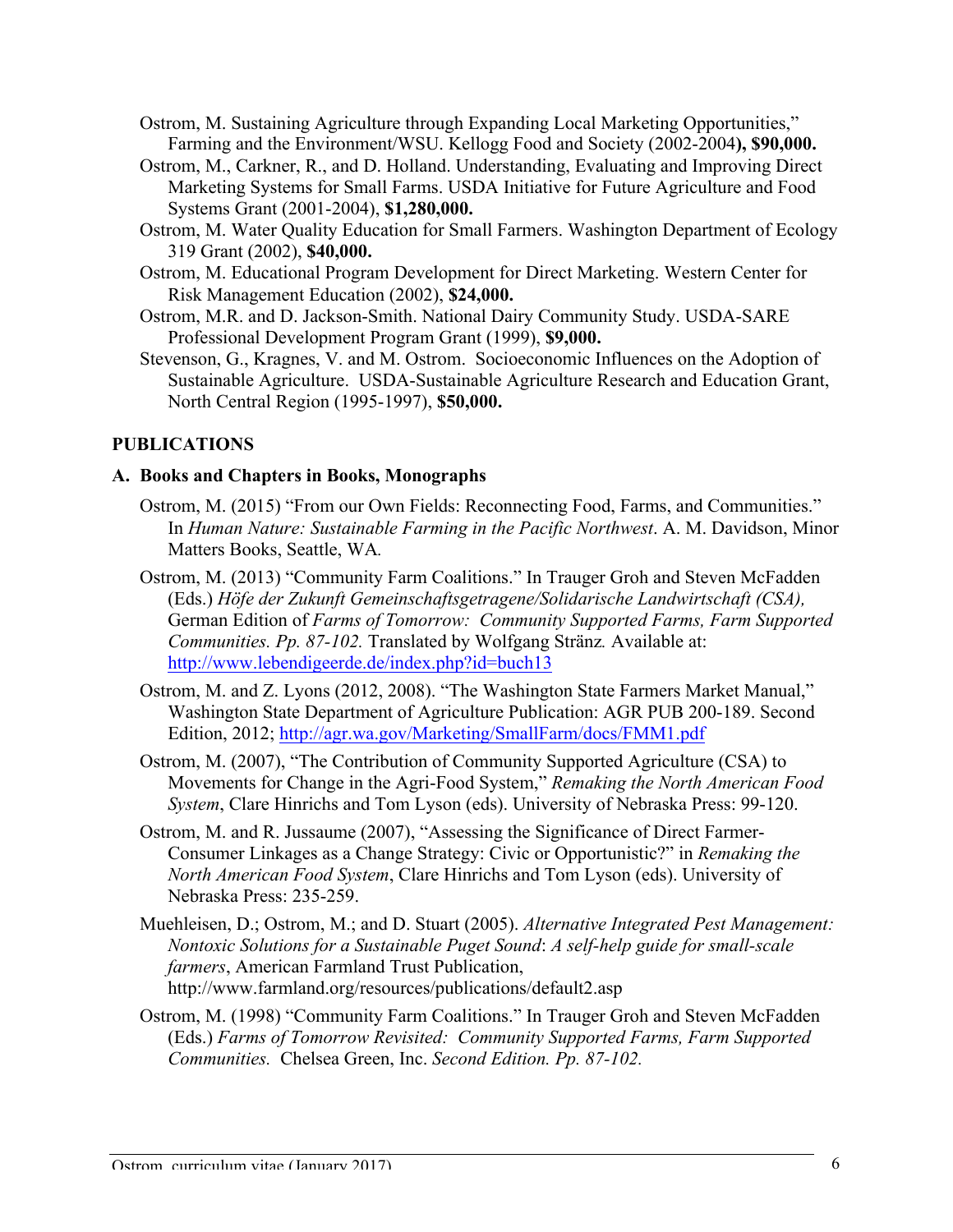- Hendrickson, J. and M. Ostrom (2004, 2003,1996) "Community Supported Agriculture: Origins and Growth." In *From Asparagus to Zucchini,* Madison Area Community Supported Agriculture Coalition, Jones Books, Third Edition, Madison, WI.
- Ostrom, M. (1997) *Toward a Community Supported Agriculture: A Case Study of Resistance and Change in the Modern Food System.* Doctoral Dissertation, the Institute for Environmental Studies, Land Resources Program, University of Wisconsin-Madison, Microfiche.
- Ostrom, M. (1992) "Stratospheric Ozone." In *Protecting Our Environment,* course textbook, M. Ostrom and C. Reitz (eds), Motorola University Publication SAF 352.
- Ostrom, M. (1992) "Ground-Level Ozone." In *Protecting Our Environment,* course textbook, M. Ostrom and C. Reitz (eds), Motorola University Publication SAF 352.
- Ostrom, M. (1991) *Obstacles to Alternative Pest Management: Poisons and Profits in the Developing World*. Master's Thesis, Cornell University, College of Agriculture and Life Sciences, Microfiche.
- Ostrom, M. (1985) *Maintaining Hoxho: Environment as Personal Health,* Senior Honor's thesis, Harvard Department of Anthropology, Peabody Library.

#### **B. Journal Articles, Peer Reviewed**

- Ostrom, M., Kjeldsen C., Kummer, S., Milestad, R., and M.Schermer (2017). What's going into the box? An inquiry into the ecological and social embeddedness of EU and US box schemes, *International Journal of Sociology of Agriculture and Food (In Press).*
- Ostrom, M., Schermer, M., Noe, E., and K. DeMaster (2017). Values Based Food Supply Chains in a Transatlantic Perspective: Evolution of a "middle" tier of regional agrifood system development, *International Journal of Sociology of Agriculture and Food (In Press).*
- Lev, L.; Stevenson, G.; Clancy, K.; King, R.; and M. Ostrom. (2015). "Values-Based Food Supply Chains," *in The SAGE Encyclopedia of Food Issues*, SAGE Publications, Inc. Volume 3, pp. 1417-1419.
- Gallardo, K.; Olanie, A. Ordonez, R. and M. Ostrom. (2015). "The Use of Electronic Payment Machines at Farmers Markets: Results from a Choice Experiment Study," *International Food and Agribusiness Management Review* 18(1).
- Ostrom, Marcia. (2014) "Trends in Consumer Food System Participation and Implications for Agrifood Movement Mobilization and Systems Change in the Northwestern United States," *in Transitions for Sustainable Agriculture,* SISA Special Issue (2), INRA, Paris.
- Stevenson, G.W.; Clancy, K.; King, R.; Lev, L. and M. Ostrom (2012), "Midscale Food Value Chains: An Introduction*," Journal of Agriculture, Food Systems, and Community Development* 1(4).
- Ostrom, Marcia; Cha, Bee; and Malaquias Flores (2010). "Creating Access to Land Grant Resources for Multicultural and Disadvantaged Farmers," *Journal of Agriculture, Food Systems, and Community Development.* 1(1): 89-105.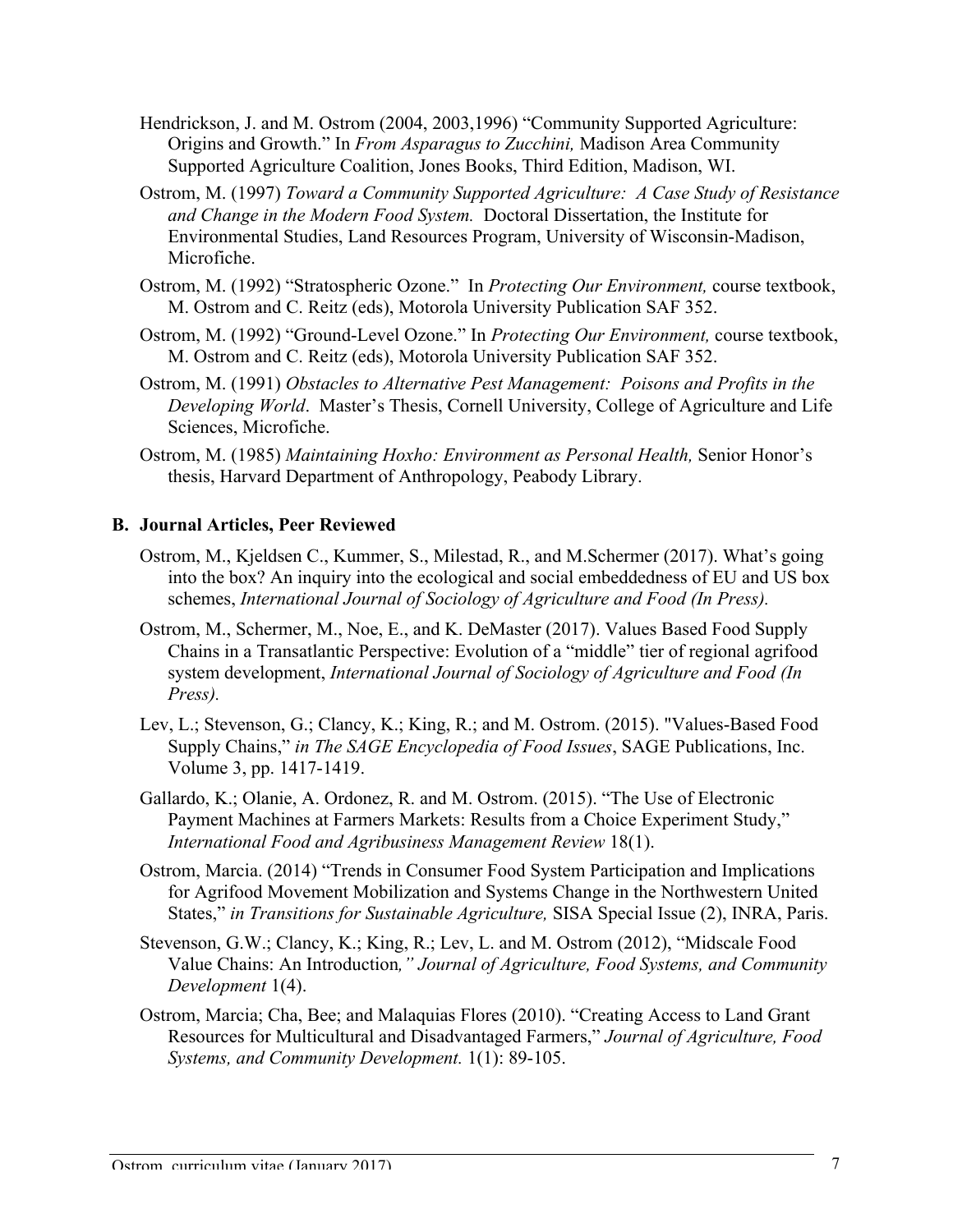- Ostrom, Marcia (2009). "Mobile Processing Units and Regional Food Systems," *Family Farmer Forum,* National Institute of Food and Agriculture, United States Department of Agriculture. October (5).
- Ostrom, Marcia (2006). "Everyday Meanings of Local Food: Views from Home and Field," *Journal of the Community Development Society.* 37 (1): 65-78.
- Ostrom, Marcia and Douglas Jackson-Smith (2005) "Defining a Purpose: Agricultural Extension, Land Grant Research, and Diverse Farm Constituencies," *Journal of Sustainable Agriculture.* 27(3): 57-76.

### **C. Abstracts and Proceedings, Refereed**

- Ostrom, M., Kjeldsen C., Kummer, S., Milestad, R., and M.Schermer (2016). "What's going into the box? An inquiry into the ecological and social embeddedness of EU and US box schemes." Ostrom M., Kjeldsen, C., Kummer S., Milestad R., and M.Schermer. XIV World Congress of Rural Sociology, August 10-14, 2016, Toronto, Canada.
- Schermer, M.; DeMaster, K; Noe, E.; and M. Ostrom (2016). "Assessing the Potential of Values-Based Food Chains for Sustainable Agriculture and Rural Livelihoods," XIV World Congress of Rural Sociology, Toronto, Full Conference Track, August 10-14.
- Peterson, H., Feenstra, G., Ostrom, M., and K. Tanaka. (2016). Impacts of Values-Based Supply Chains on Small and Medium-Sized Farms, Food Distribution Research Society Annual Meeting, proceedings published in Journal of Food Distribution Research, New Orleans, September 30 – October 4.
- Peterson, H., Feenstra, G., Ostrom, M., and K. Tanaka. (2016). Impacts of Values-Based Supply Chains on Small and Medium-Sized Farms, USDA National Small Farms Conference, Virginia Beach, VA. Sept. 20.
- Milestad, R.; Kjeldsen, C.; Ostrom, M.; Schermer, M.; Kummer, S.; and C. Furtschegger (2015). "Ecological embeddedness of box schemes – a cross-national study." European Society for Rural Sociology Congress, Aberdeen, Scotland, August 19-21.
- Donovan, M.; Goldberger J. and M. Ostrom (2014). Exploring the intersection of direct marketing and sustainable farming practices. Abstract. BIOAg Symposium, Pullman, WA, Oct. 28.
- Ostrom, M. (2014). Exploring Gender Dynamics in the Washington Farmers Market Movement, Annual Meetings of the Agriculture, Food and Human Values Society, University of Vermont, Burlington, June 21.
- Ostrom, M. (2013). Trends in Consumer Food System Participation and Implications for Agrifood Movement Mobilization and Systems Change in the Northwestern United States, International Workshop on System Innovation towards Sustainable Agriculture, INRA held in Paris, France, May 21-22.
- King, R., Lev L. and M. Ostrom (2013). Using Values-Based Food Supply Chain Case Studies in the University Classroom. Abstract. Annual Meetings of the Agriculture, Food and Human Values Society, Michigan State University, East Lansing, MI, June 20.
- Ostrom, M. and C. Donovan (2013). A Bunch of Hobby Farmers, Nobel Yeomen, and Other Myths about Farmers Markets Farmers. Abstract. Annual Meetings of the Agriculture, Food and Human Values Society, Michigan State University, East Lansing, MI, June 20. Ostrom, M., & Jussaume, R.A. (2012). Reframing Food: Understanding Trends in Consumer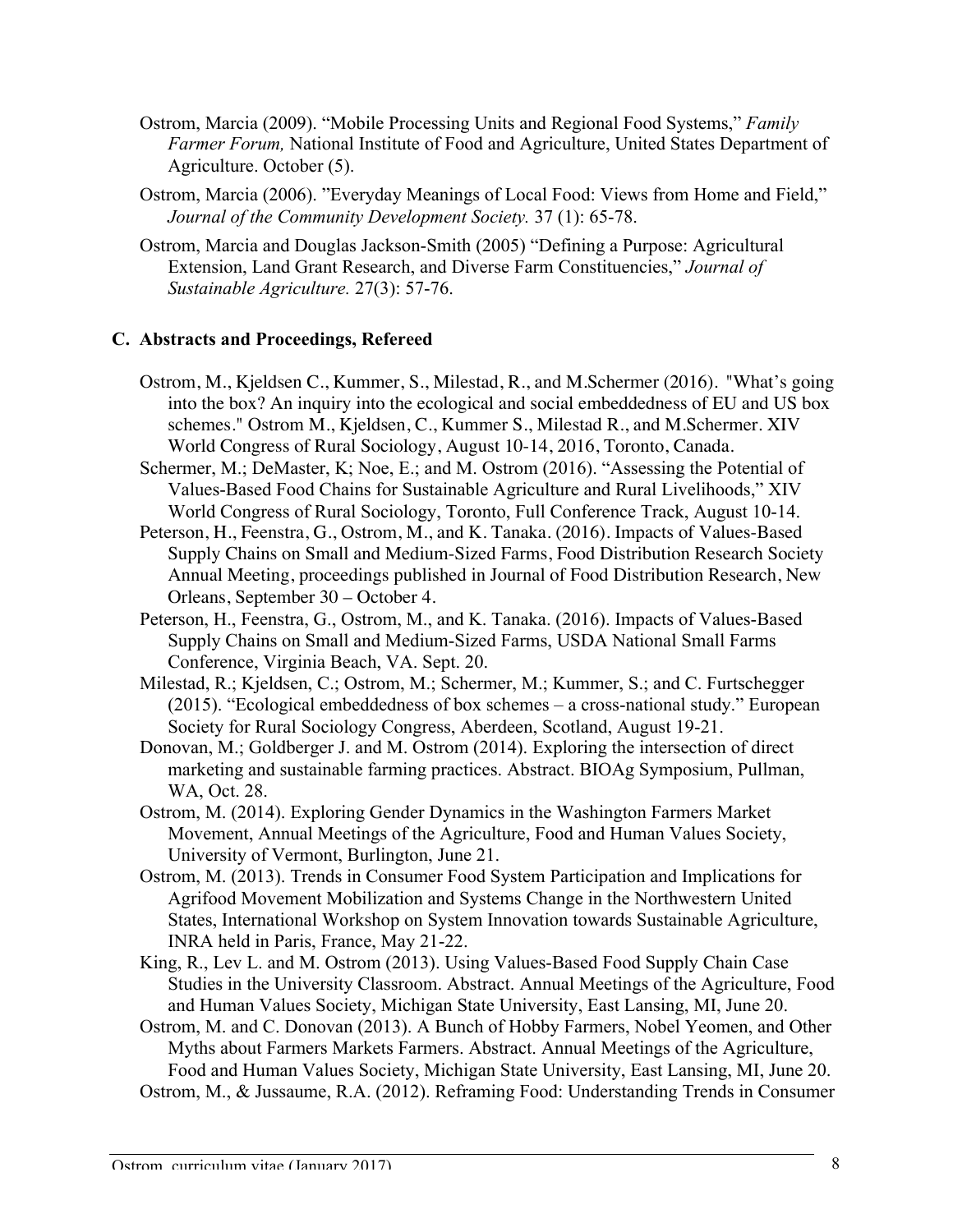Food Purchasing and Implications for Agrifood Movement Mobilization in the Northwestern U.S. *Proceedings of the 10th International Farming Systems Association Symposium* (IFSA), Aarhus University, Aarhus, Denmark. Access at: http://ifsa.boku.ac.at/cms/fileadmin/Proceeding2012/IFSA2012\_WS4.1\_Ostrom.pdf

- Ringwood, J., Donovan, C., Goldberger, J., McCracken, V.A., & Ostrom, M. (2012). A Successful Farmers Market: Designing Adaptable Measures for Diverse Contexts. WSU Academic Showcase, Pullman, WA.
- Ostrom, M. (2011) "Who's at the market? Expanding market access for diverse farmers and communities in the Pacific Northwest." Abstract. Annual Meetings of the Agriculture, Food and Human Values Society, University of Montana, Missoula, MT, June 10.
- Ostrom, M.; Donovan, C; Goldberger, J; and V. McCracken (2011) "Participatory Assessment of the Environmental and Economic Impacts of Washington Farmers Markets," Abstract. Annual Meetings of the Agriculture, Food and Human Values Society, University of Montana, Missoula, MT, June 10.
- Ostrom, M. (2009) "Reaching Underserved Audiences through On-farm Learning: The WSU Small Farms Program" Abstract, *USDA National Small Farms Conference*, Springfield, IL, September 15-17.
- Ostrom, M. (2009) "Cultivating Success: A Multi-Audience, Peer-to-Peer Approach to Sustainable Agriculture Education," Abstract, *USDA 5th National Small Farms Conference,*  Springfield, IL. September 15-17.
- Ostrom, M. (2009) "CSA as Values-Based Middle Marketing Strategy: Opportunities to Scaleup," Abstract. Annual Meetings of the Rural Sociological Society, Madison, WI. July 30- August 2.
- Collins, D.P., Cogger, C.G., Ostrom, M., & Benedict, C. (2009). Soil sampling to direct farm management on diverse organic farms. Abstract and *Proceedings of the 5th National Small Farm Conference* Small Farm Conference, Springfield, IL.
- Cha, B. and M. Ostrom (2009). Alternative Curricula Formats for Reaching Immigrant Farmers Part I. Abstract. *USDA 5th National Small Farms Conference,* Sringfield, IL. September 15-17.
- Flores, M.; Barrentine, P. and M. Ostrom (2009). Alternative Curricula Formats for Reaching Immigrant Farmers Part II. Abstract. *USDA 5th National Small Farms Conference*, Sringfield, IL, September 15-17.
- Ostrom, Marcia (2008) *Untangling the Maze of Sustainable Food Choices: Eco-labels, regional labels, brand labels, local or organic?"* Abstract. American Planning Association Annual Conference, Spokane, WA. October 14.
- Schenck, R.C., Ostrom, M., Granatstein, D.M., Painter, K.M., & Kruger, C.E. (2008). "Lifecycle Analysis (LCA) of Wheat in Washington State." Abstract.  $6<sup>th</sup>$  International Conference on Lifecycle Analysis (LCA*)* in the Agri-Food Sector,Towards a Sustainable Management of the Food Chain, Zurich, Switzerland, November 13.
- Ostrom, Marcia and Cathy Perillo (2007) "Field Analysis of Food System Sustainability," Abstract. Annual Meetings of the Agriculture, Food and Human Values Society, Victoria B.C, June 1.
- Ostrom, Marcia (2007) "Assessing Opportunities for Immigrant Farmer Engagement in Land Grant Programs," Panel on Results of NE-1012, a Four-Year, Multi-State USDA Regional Project," Abstract. Annual Meetings of the Agriculture, Food and Human Values Society, Victoria B.C, June 1..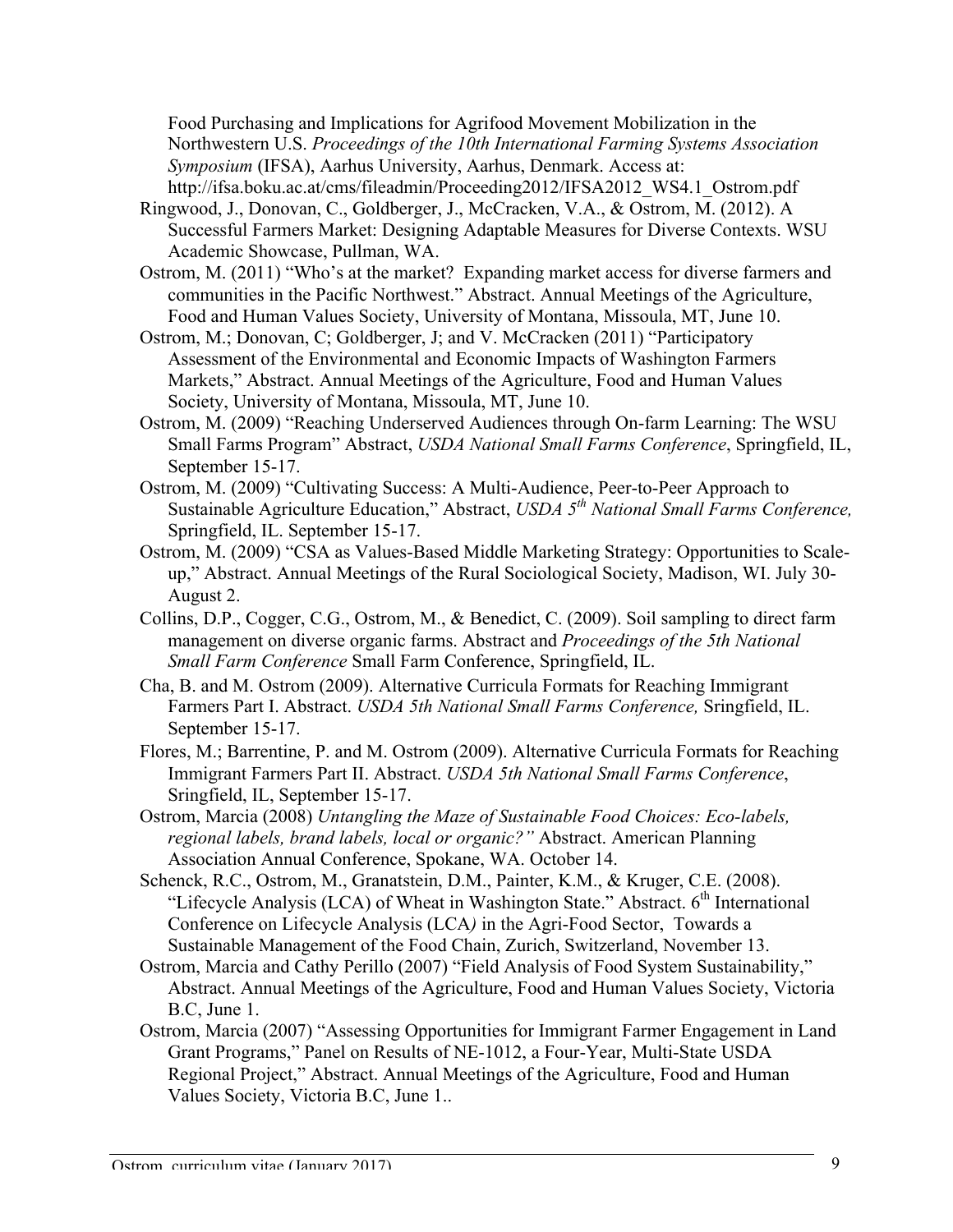- Cogger C., Ostrom M., Bary A., and D. Muehleisen (2006). Organic Farming Systems Research on the Urban Edge. Abstract and Proceedings. American Society of Agronomy, Indianapolis, Nov. 12-16.
- Ostrom, Marcia; Lev, Larry; Stephenson, Garry; Zenz, Leslie; DePhelps, Colette; and David Holland (2005) "Assessing Direct Marketing Options for Small Farms in the Pacific Northwest: Results of a Four-Year, Tri-state USDA Study," Abstract. Annual Meetings of the Agriculture, Food and Human Values Society, Portland, OR, June 10.
- Ostrom, Marcia and Cathy Perillo (2005) "Cultivating Success: A Sustainable Agriculture Education Program for Academic and Extension Students," Abstract. Annual Meetings of the Agriculture, Food and Human Values Society, Portland, OR, June 10.
- Perillo, Cathy and Marcy Ostrom (2004) "Cultivating Success: A Sustainable Agriculture Education Program," Abstract. WSU/OSU Organic Research Symposium, Portland, Oregon, November 12, 2004.
- Muehleisen, David and Marcy Ostrom (2004) "Alternative Management Strategies for Carrot Rustfly," *Making the Bugs Work for You: Bio-Control in Organic Agriculture,* Abstract. WSU/OSU Organic Research Symposium, Portland, Oregon, November 12, 2004.
- Ostrom, Marcia and Raymond Jussaume (2003) "Assessing the Potential of Direct Farmer-Consumer Linkages as a Change Strategy within the Washington Food System," Abstract and Proceedings, Annual Meetings of the Rural Sociological Society, Montreal, Canada, July 28,2003.
- Ostrom, Marcia and Raymond Jussaume (2003) "Washington Farmer and Consumer Responses to a Multi-Faceted Agri-food system," Abstract. Annual Meeting of the Agriculture, Food and Human Values Society, Austin, Texas, June 15.

#### **D. Extension Publications and Research Reports**

- Ostrom, M. and C. Donovan (2016), Profile of Small Farms in Washington State, Washington State University Extension Fact Sheet #TB39, download at: http://pubs.wsu.edu/ListItems.aspx?Keyword=TB39E
- Ostrom, M. (2016). Beginning Farmer Programs at WSU, Washington State University Impacts Report, June, http://ext100.wsu.edu/impact/beginning-farmer-programs-at-wsu/
- Diekmann, L, Dawson, J, Kowalski, Ostrom, M., Raison, B, Bennaton, B. and C. Fisk (2016). "The Role of Extension in Urban Agriculture and Local Food Systems," Community, Local & Regional Food Systems (CLRFS) Community of Practice, May, http://articles.extension.org/sites/default/files/UA%20Survey%20Final%206-10-16.pdf
- Ostrom M. and M. Mendoza (2016), "A Good Harvest: Mendoza Family's White Bear Organic Orchard," Success Story submitted to Quincy Community Success Summit, Initiative for Rural Innovation and Stewardship, story presented orally by Manuel Mendoza, Nov. 15 http://irisncw.org/2015-2016SuccessStoryExchange.pdf
- Ostrom, M. and C. Donovan (2016), Survey of Washington State Farmers Market Managers, Washington State University Extension Technical Report *(submitted).*
- Ostrom M. and J. Smith (2016). "Consumer Food Purchasing in Washington State: Interest in Local and Direct Markets," Washington State University Extension Fact Sheet, *(submitted).*
- Donovan, C., Ordóñez, R., Kinney, K., Briggs, S. and M. Ostrom (2016). "Accepted Here! Food Access Programs at Washington State Farmers Markets*."* WSU Extension Technical Report *(submitted).* Currently available at: http://smallfarms.wsu.edu/wsu-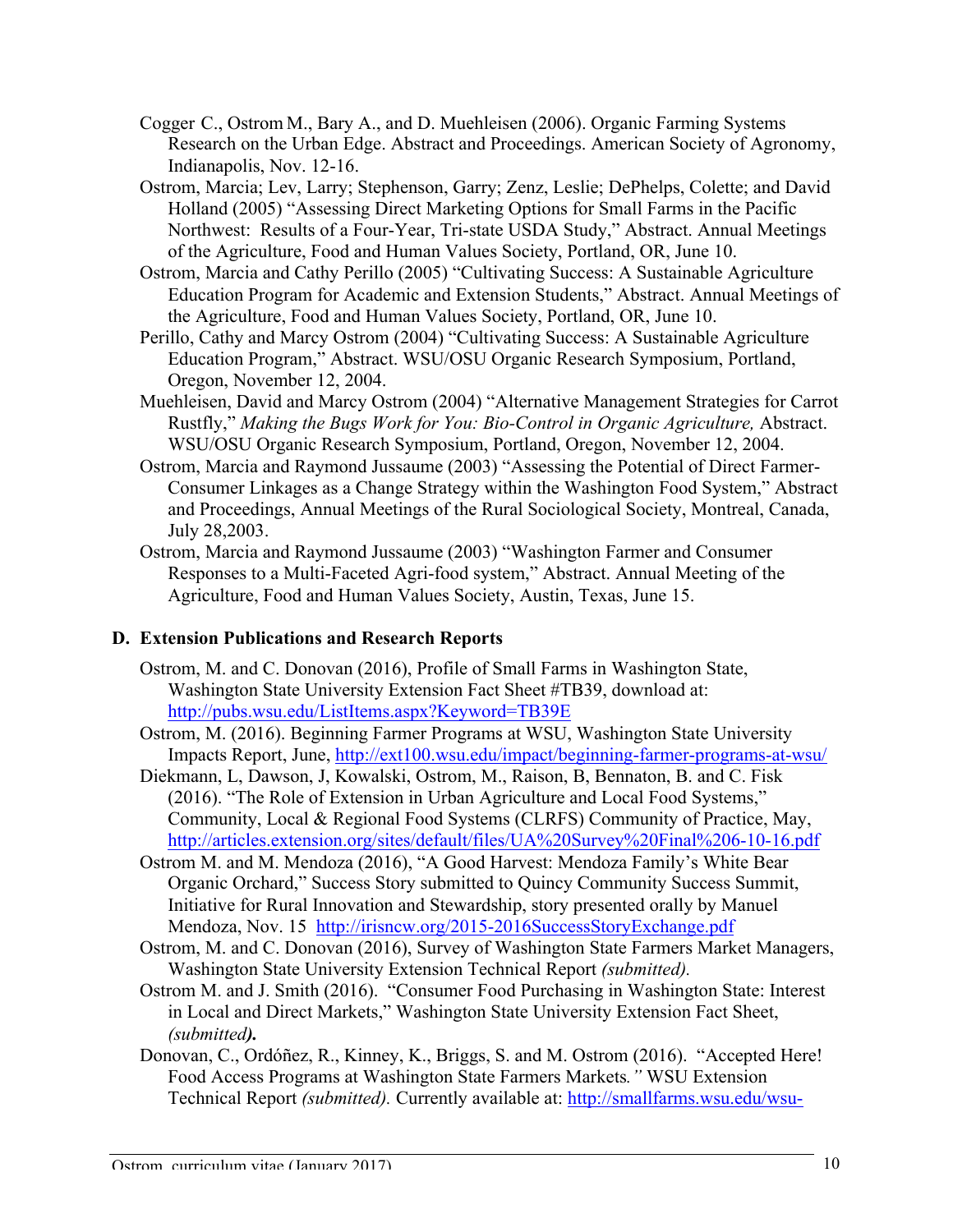pdfs/Food%20Access%20Programs%20at%20Washington%20State%20Farmers%20Ma rkets%202015.pdf

- Donovan, C. and M. Ostrom (2016). "Pocket Guide of Farmers Market Terms in English and Spanish," WSU Extension Fact Sheet *(submitted).*
- Garcia-Pabon, J. and M. Ostrom (2015). "Communicating with Latino Farmers: Cultural Aspects and Strategies, Washington State University Extension Publication #FS191E, http://cru.cahe.wsu.edu/CEPublications/FS191E/FS191E.pdf
- Ostrom, M. and G.W. Stevenson (2013). "Values-based food supply chains: Full Circle," case study series developed for USDA NIFA Agriculture and Food Research Institute (AFRI) #2010-85211-2057, "Multi-farm Business Strategies and Policy Considerations for 'the Middle' of the U.S. Agri-food System." http://www.cias.wisc.edu/values-basedfood-supply-chain-case-study-full-circle
- Ostrom, M. and G.W. Stevenson (2013). "Values-based food supply chain case studies: Full Circle," research brief #92, Center for Integrated Agricultural Systems, University of Wisconsin-Madison. http://www.cias.wisc.edu/values-based-food-supply-chain-casestudy-full-circle
- Ostrom, M. and C. Donovan (2013). Summary Report: Farmers Markets and the Experience of Market Managers in Washington State. http://csanr.cahnrs.wsu.edu/wpcontent/uploads/2013/11/WSU-FMMS-report-Nov-2013.pdf
- Ostrom, M. and C. Donovan (2013). Survey Highlights: Farmers Markets and the Experience of Market Managers in Washington State. www.smallfarms.wsu.edu/marketing
- Ostrom, Marcia and Colleen Donovan (2013), "Profile of Small Farms in Washington Agriculture," WSU Extension Statistical Summary FS072E, https://pubs.wsu.edu/
- Ostrom, M., Collins, D., Donovan, C., Garcia-Pabon, J., McCracken, V. and J. Goldberger (2012). "Assessing the Economic and Community Impacts of Washington Farmers Markets," WSU CSANR, download at: http://smallfarms.wsu.edu/wsupdfs/Farmers%20Mkt%20Research%20handout%20Dec%202012%20revised.pdf
- Ostrom, Marcia and Colleen Donovan (2012). "Rapid Market Assessment of University District Farmers Market," Technical Report for USDA National Research Initiative. August.
- Ostrom, Marcia and Colleen Donovan (2010). "Rapid Market Assessment of Pike Place Farmers Market," Technical Report for USDA National Research Initiative. August.
- Ostrom, Marcia and Colleen Donovan (2010). "Rapid Market Assessment of Vashon Farmers Market," Technical Report for USDA National Research Initiative. August.
- Ostrom, Marcia and Colleen Donovan (2009). "Rapid Market Assessment of Bremerton Farmers Market," Technical Report for USDA National Research Initiative. August.
- Ostrom, Marcia and Colleen Donovan (2009). "Rapid Market Assessment of Okanogan Farmers Market," Technical Report for USDA National Research Initiative. September.
- Collins, Douglas and Marcia Ostrom (2009) "Assessment of Agriculture in King County". King County Food and Fitness Initiative, W.K. Kellogg Foundation.
- Ostrom, Marcia (2005). "Small Farms: the Heart of Washington Agriculture," CSANR Technical Report Series 2005-01-06, Center for Sustaining Agriculture and Natural Resources, Washington State University.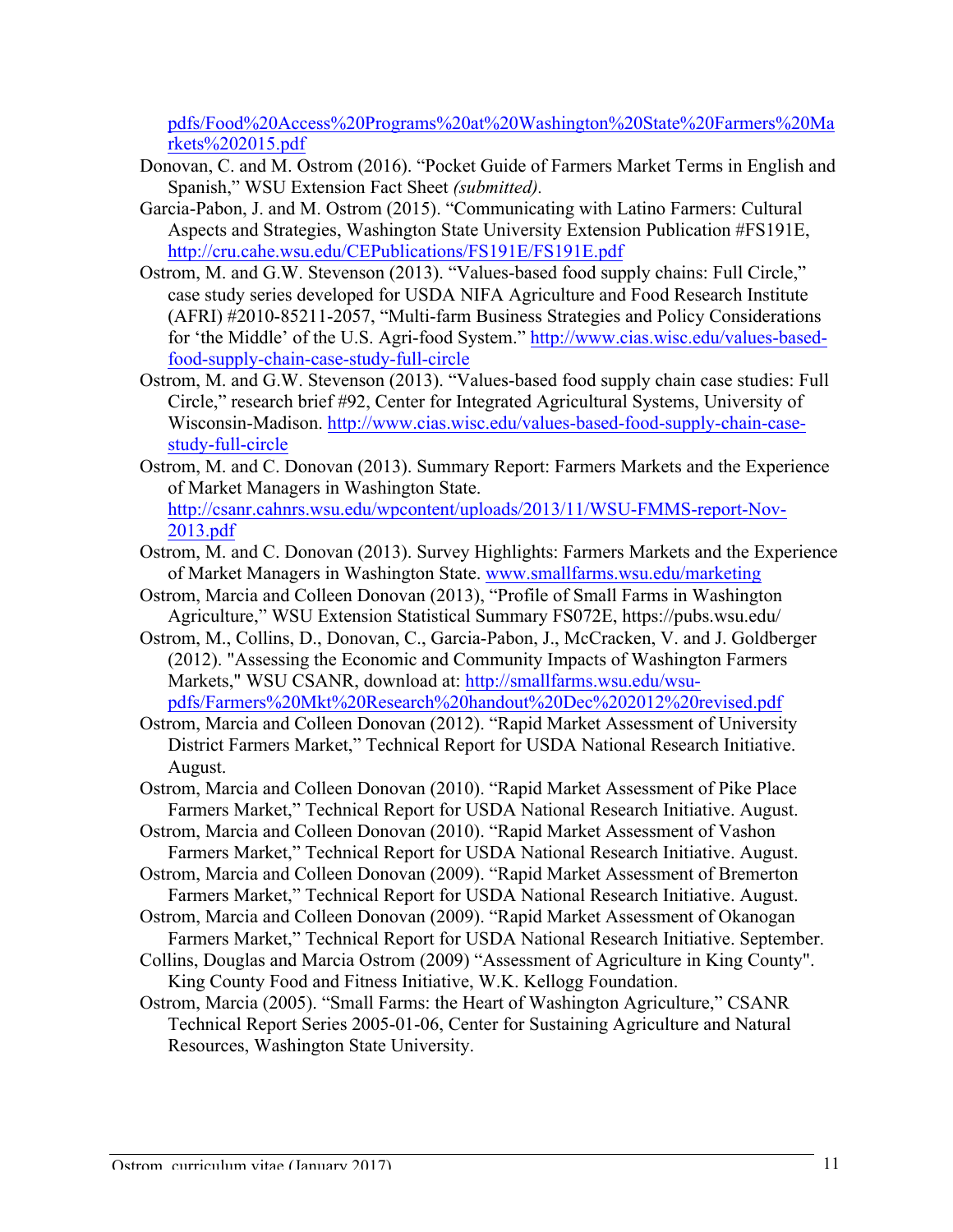- Ostrom, Marcia (2005). "Washington Farmer Views on Environmental Policy," CSANR Research Brief Series 2005-02-09, Center for Sustaining Agriculture and Natural Resources, Washington State University.
- Ostrom, Marcia (2005). "The Importance of Direct Markets for Washington Farmers," CSANR Research Brief Series 2005-03-08, Center for Sustaining Agriculture and Natural Resources, Washington State University.
- Ostrom, Marcia (2005). "Consumer Food Purchasing: Interest in Local, Green, and Direct Markets," CSANR Research Brief Series 2005-02-07, Center for Sustaining Agriculture and Natural Resources, Washington State University.
- Ostrom, Marcia; Hines Richard; and Rebecca Warren (2004) "The King County Food System Atlas," CSANR Technical Report Series, Center for Sustaining Agriculture and Natural Resources, Washington State University.
- Ostrom, Marcia; Garrett, Steven; Qazi, Joan; and Rich Hines (2004) "The Chelan County Food System Atlas," CSANR Technical Report Series, Washington State University.
- Vogt, J.; Jackson-Smith, D; Ostrom, M; and S. Lezberg (2001), "The Roles of Women on Wisconsin Dairy Farms at the Turn of the 21<sup>st</sup> Century," *PATS Report No. 10*. Program on Agricultural Technology Studies, College of Agricultural and Life Sciences, University of Wisconsin-Madison, November.
- Ostrom, Marcia (2000) "The Use and Performance of Management Intensive Rotational Grazing among Wisconsin Dairy Farms in the 1990s." *PATS Research Report No.8.*  Program on Agricultural Technology Studies, College of Agricultural and Life Sciences, University of Wisconsin-Madison, August.
- Ostrom, Marcia (2000) "Management Intensive Rotational Grazing on Wisconsin Dairy Farms: the 1990s." *Wisconsin Family Farm Facts No. 9.* Program on Agricultural Technology Studies, College of Agricultural and Life Sciences, University of Wisconsin-Madison, February.
- Ostrom, Marcia (2000) "Farmer Recommendations for Improving Wisconsin Dairy Extension." *PATS Research Report No.6.* Program on Agricultural Technology Studies, College of Agricultural and Life Sciences, University of Wisconsin-Madison, March.
- Ostrom, Marcia; Jackson-Smith, Douglas; and Sunung Moon (2000) "Wisconsin Dairy Farmer Views on University Research and Extension Programs." *Wisconsin Family Farm Research Summary No.2.* Program on Agricultural Technology Studies, College of Agricultural and Life Sciences, University of Wisconsin-Madison, January.
- Ostrom, Marcia and Frederick Buttel. (1999) "In Their Own Words: Wisconsin Farmers Talk about Dairying in the 1990s." *PATS Research Report No. 3.* Program on Agricultural Technology Studies, College of Agricultural and Life Sciences, University of Wisconsin-Madison.

## **E. Other Publications**

## Websites, E-news, and Blogs

- Ostrom, M. and D. Collins (moderators) (2005-2017). Washington Family Farmer Resource (WFFR) e-announcement listserv (~35,000 individual messages/year to 780 members).
- USDA NC 1198, "Renewing an Agriculture of the Middle" website (2016). Chair of web committee, *see* www.agofthemiddle.org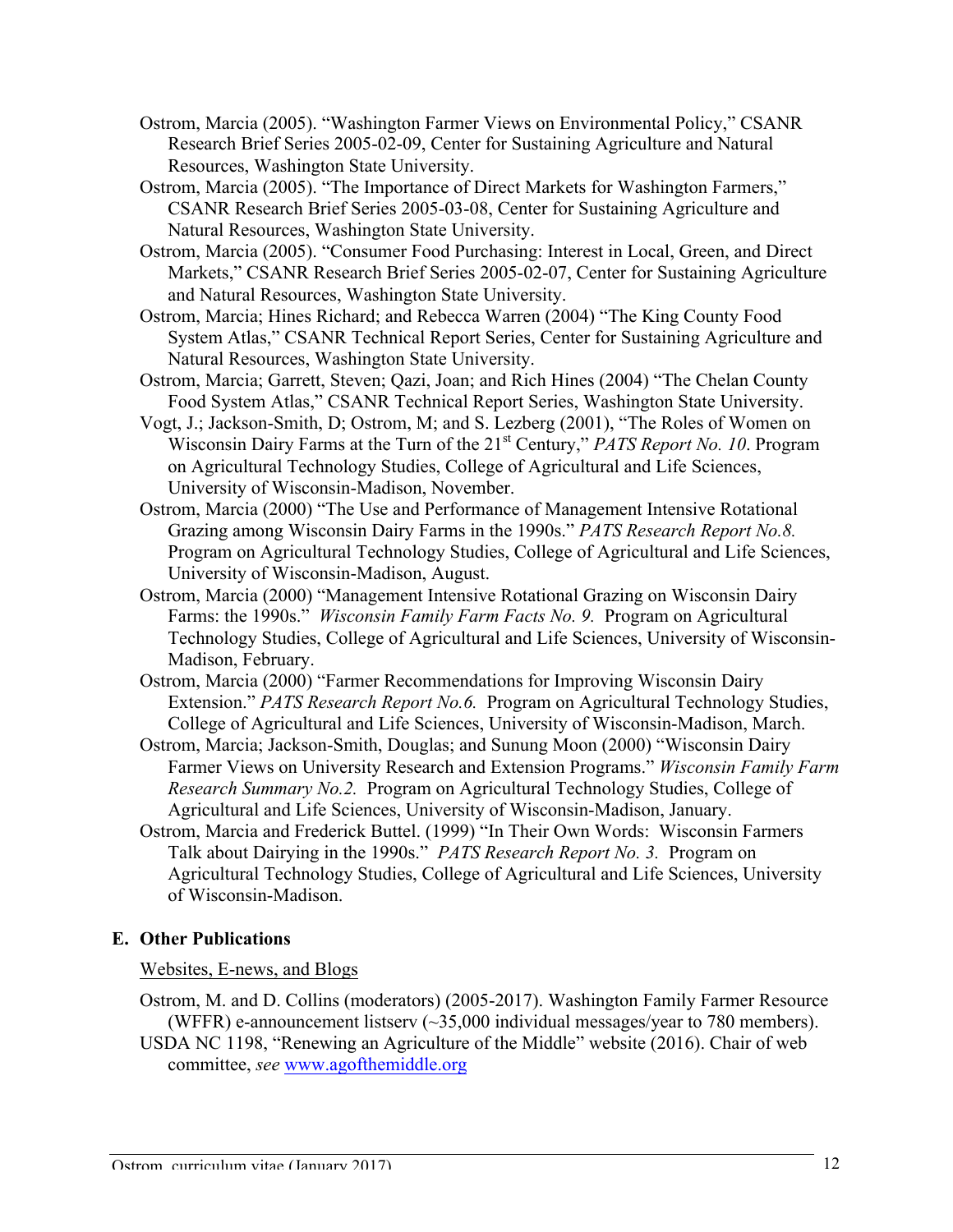- Ostrom, M. (2016). "A Good Harvest: Mendoza and Baird dazzle the Quincy Success Summite," Center for Sustaining Agriculture and Natural Resources, http://csanr.wsu.edu/author/mrostrom/ November 22.
- Ostrom, M. (2015). "Carkner of Terry's Berries awarded Farmer of the Year," Center for Sustaining Agriculture and Natural Resources Blog, http://csanr.wsu.edu/author/mrostrom/ November 23.
- Ostrom, M. (2015). "Shultz legacy: Moving meat from Farm to Table," Center for Sustaining Agriculture and Natural Resources Blog, http://csanr.wsu.edu/author/mrostrom/ September 14.
- Ostrom, M. (2013). "Klickitat Canyon Farm Walk: Can one small winery make a difference?" Center for Sustaining Agriculture and Natural Resources Blog, http://csanr.wsu.edu/author/mrostrom/ May 7.
- Ostrom, M. (2012). "Can incremental change pave the way for system transformation?" Center for Sustaining Agriculture and Natural Resources Blog, http://csanr.wsu.edu/author/mrostrom/ September 14.

## Curriculum Development

- Ostrom, Marcia and D. Collins (eds) (2009-2016) Washington State Farm Walk Series Manuals, WSU Small Farms Program and Tilth Producers of Washington, Washington State University.
- King, R.; Lev, L., and M. Ostrom (2014). "Using values-based food supply chain case studies in university classes," project developed as part of USDA NIFA Agriculture and Food Research Institute (AFRI) #2010-85211-2057, "Multi-farm Business Strategies and Policy Considerations for 'the Middle' of the U.S. Agri-food System" www.cias.wisc.edu/wpcontent/uploads/2013/09/valuechainunivclassfinal082913.pdf
- Flores, Malaquias; Schaffer, Sarita and Marcia Ostrom (2009). "Emprenderismo Agrícola y Planificación de Negocios: Herramientas y Entrenamiento para Emprendedores Agrícolas". Translated Spanish course curriculum for "Agricutural Entrepreneurship and Business Planning" course, Cultivating Success Program.
- Ostrom, Marcia and David Muelheisen (eds). (2005-2008) Washington State Farm Walk Manual Series: *Learning on the Land*. WSU Small Farms Program and Tilth Producers of Washington, Washington State University.
- Ostrom, Marcia (2003). *Sustainable Small Farming Student Notebook.* Study guide and resource manual developed for Sustainable Small Farming and Ranching Course, Community and Rural Sociology/Crops and Soils 404, Cultivating Success Course Series, Washington State University and University of Idaho.
- Ostrom, Marcia. (1994) *Food Security and Famine*. A study guide prepared for the UW-Disaster Management Center, University of Wisconsin-Madison.

Popular Periodicals, Newsletters, and News Media

- Ostrom, M. (2015). "Cultivating Success: WSU Small Farms Program," *Neighbors Magazine*, Washington State Farm Bureau, *Spring/Summer*.
- Angenon, A., Ostrom, M. and D. Collins (2014). "Farm Walk Highlights: Gleanings from Summer 2014 Farm Walks," *Tilth Producers Quarterly: a Publication of Organic and Sustainable Agriculture*, Fall (4), pp 20-22, 25.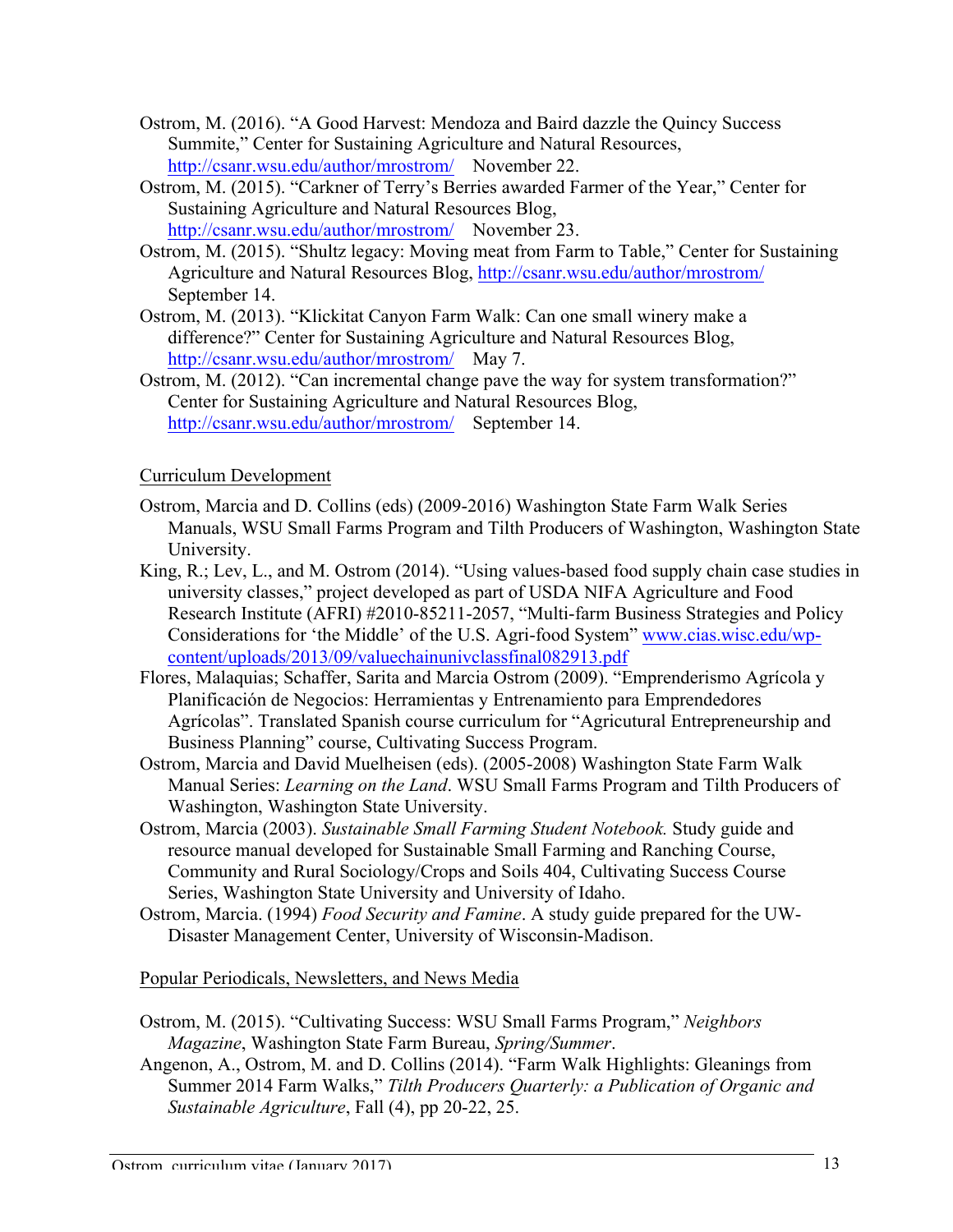- Cramer, J., Ostrom, M. and D. Collins (2013). Summer Farm Walk Highlights. *Tilth Producers Quarterly: a Publication of Organic and Sustainable Agriculture*, 23(4), pp 16-17. Seattle, WA: Tilth Producers of Washington.
- Cramer, J., Ostrom, M. and D. Collins (2013). Spring Farm Walk Highlights. *Tilth Producers Quarterly: a Publication of Organic and Sustainable Agriculture*, 23 (3), pp 22-23. Seattle, WA: Tilth Producers of Washington.
- Donovan, C., & Ostrom, M. (2012). New Research on Farmers Market in Washington State. *Tilth Producers Quarterly: a Publication of Organic and Sustainable Agriculture*, 23(1), pp 9-11. Seattle, WA: Tilth Producers of Washington.
- Ostrom, M., Perillo, C., and Wiman, M.R. (2011). Farm to Table: Ten Years of Cultivating Success, *WSU Connections Magazine*, Washington State University, pp 12-13.
- Steinbarger, D.; Miles, C.; Murray C; Ostrom, M.; and R. Simmons (eds) (2002-2009) *Sustaining the Pacific Northwest*, Quarterly Newsletter of the WSU Small Farms Team and Center for Sustaining Agriculture and Natural Resources.
- Muehleisen, David; and Marcia Ostrom (2004). "The Conservation Security Program: Common Sense Assistance for all Producers," *The Good Fruit Grower.* January 15.
- Muehleisen, David; and Marcia Ostrom (2004). "The Conservation Security Program: Common Sense to Help Farmers Work with and Protect the Environment," *Tilth Producers Quarterly: A Journal of Organic and Sustainable Agriculture*. Spring.
- Ostrom, Marcia (2004) "Local and Direct Food Purchasing in Washington," *Sustaining the Pacific Northwest*, Quarterly Newsletter of the CSANR and the Small Farms Team, WSU. Volume 2, No. 2: 5.
- Muehleisen, David; Bary, Andy; Cogger, Craig; Miles, Carol; and Marcia Ostrom (2003) "Managing Carrot Rust Fly: In search of alternatives to a tough customer." *Agrichemical and Environmental News*. Dec.
- Ostrom, Marcia (2003) "The Importance of Direct Markets for Washington Farmers," *Sustaining the Pacific Northwest*, Quarterly Newsletter of the CSANR and the Small Farms Team, WSU. December.
- Ostrom, Marcia (2002) "The New Harvest: A Delicious Idea," *Audubon Magazine*, December.
- Ostrom, Marcia (2002) "New Sustainable Small Farms Courses offered at WSU Puyallup," *Tilth Producers Quarterly: A Journal of Organic and Sustainable Agriculture*, Fall.
- Ostrom, Marcia (2000) "CSARE Member News: People on the Move," *Inquiry in Action,* Consortium for Sustainable Agriculture Research and Educaton, No. 28, Autumn: 27.

## **PRESENTATIONS**

## **A. International**

- Ostrom, M. (2017). Agriculture from the Middle: A US perspective on innovative and inclusive development pathways, Fulbright Scholar Presentation, Southern Danish University, Esbjerg, Denmark, February 21.
- Ostrom, M., Kjeldsen C., Kummer, S., Milestad, R., and M.Schermer (2016). "What's going into the box? An inquiry into the ecological and social embeddedness of EU and US box schemes." Ostrom M., Kjeldsen, C., Kummer S., Milestad R., and M.Schermer. XIV World Congress of Rural Sociology, August 10-14, 2016, Toronto, Canada.
- Ostrom, M. (2015). U.S. Organic Food Movements: Connecting with consumers in direct markets, Fundación AGRECOL Andes, June 29, Cochabamba, Bolivia.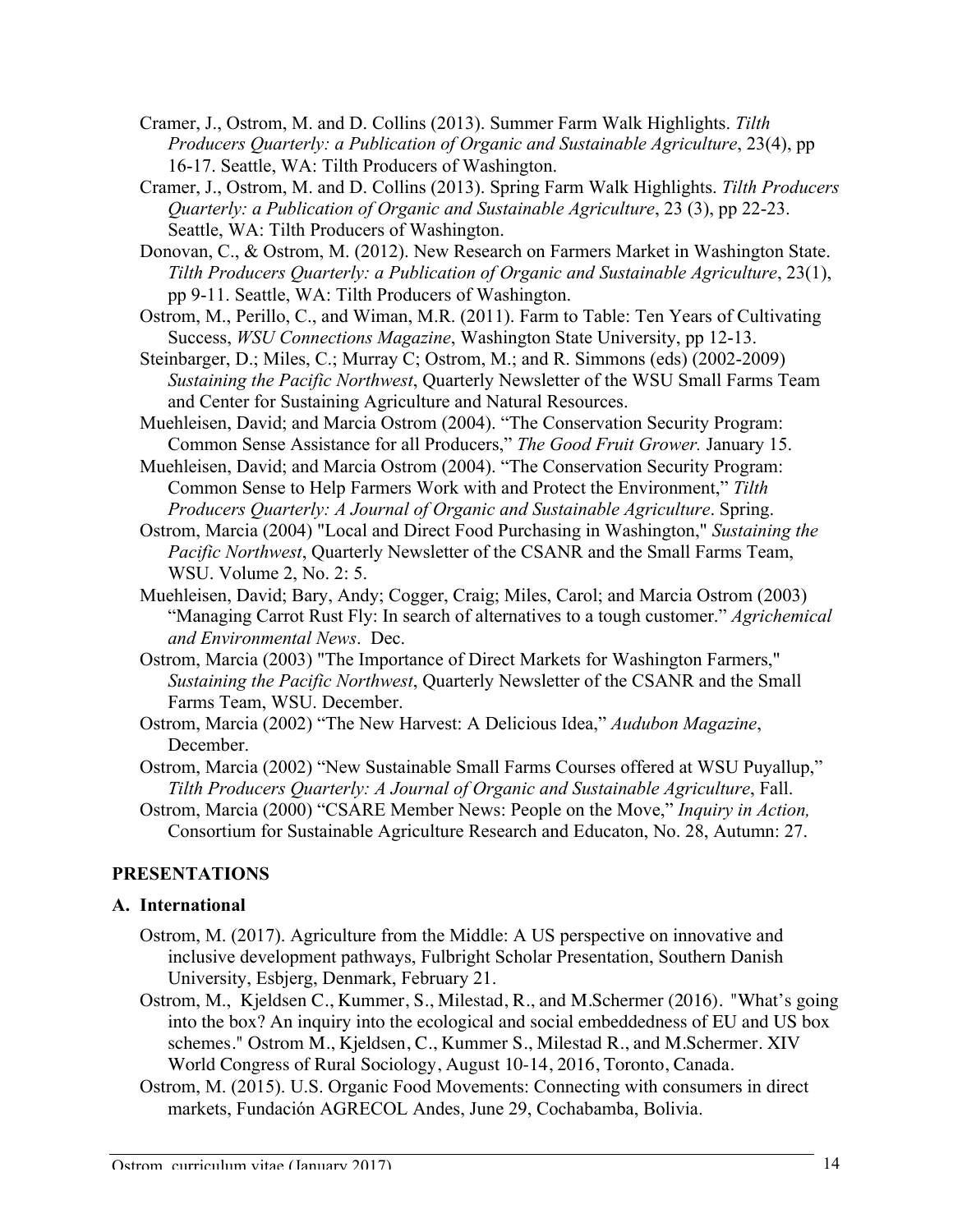- Milestad, R.; Kjeldsen, C.; Ostrom, M.; Schermer, M.; Kummer, S.; and C. Furtschegger (2015). "Ecological embeddedness of box schemes – a cross-national study." European Society for Rural Sociology Congress, Aberdeen, Scotland, Aug. 19.
- Ostrom, M. (2014). Trends in Consumer Food System Participation and Implications for Agrifood Movement Mobilization and Systems Change in the Northwestern United States, International Workshop on System Innovation towards Sustainable Agriculture, INRA, Paris, France, May 21-22.
- Ostrom, M., & Jussaume, R.A. (2012). Reframing Food: Understanding Trends in Consumer Food Purchasing and Implications for Agri-food Movement Mobilization in the Northwestern U.S. *Invited Presentation at the 10th International Farming Systems Association Symposium* (IFSA), Aarhus University, Aarhus, Denmark, July 2.
- Ostrom, M., (2012). Participatory Sustainable Farming Research and Education Models from the U.S, Elm Farm Organic Research Centre, Newbury, England, July 16.
- Ostrom, M. (2010). "Successful Regional Market Development Strategies for Small and Mid-sized Farms in the United States," Research Institute of Organic Agriculture (FiBL), Frick, Switzerland, June 21.
- Schenck, R.C., Ostrom, M., Granatstein, D.M., Painter, K.M., & Kruger, C.E. (2008). "Lifecycle Analysis (LCA) of Wheat in Washington State." *Lifecycle Analysis (LCA).*  Towards a Sustainable Management of the Food Chain, Zurich, Switzerland, Nov 13.
- Ostrom, Marcia and Cathy Perillo (2007) "Field Analysis of Food System Sustainability," Annual Meetings of the Agriculture, Food and Human Values Society, Victoria B.C, June 1.
- Ostrom, Marcia (2007) "Assessing Opportunities for Immigrant Farmer Engagement in Land Grant Programs," Panel on Results of NE-1012, a Four-Year, Multi-State USDA Regional Project," Annual Meetings of the Agriculture, Food and Human Values Society, Victoria B.C, June 1.
- Ostrom, Marcia (2001). "Civic Agriculture: Evolving Mutually Supportive Economic Relationships among Farms and Communities," Annual Meetings of the Pacific Northwest Regional Economics Association, Victoria, B.C. May 18.
- Ostrom, Marcia. (1996) "Creating Community Support for Sustainable Agricultural, Social and Economic Development." *The First International Emergency Settlement Conference: New Approaches to New Realities.* United Nations Development Program and Disaster Management Center, College of Engineering, University of Wisconsin-Madison, April 16.

## **B. National**

- Peterson, H., Feenstra, G., Ostrom, M., and K. Tanaka. (2016). "Impacts of Values-Based Supply Chains on Small and Medium-Sized Farms," Food Distribution Research Society Annual Meeting, Oct 3, New Orleans.
- Ostrom, M. (2015), "Renewing an Agriculture of the Middle: Value Chain Design, Policy Approaches, Environmental and Social Impacts," Organizer, Chair, and Presenter, Annual Meeting of Multistate Project, NC1198**, "**University of Minnesota, October 6-7, 2015: Minneapolis, MN.
- Ostrom, M. (2014). Responding to the "Science Roadmap for Food and Agriculture" report of the Association of Public Land-grant Universities. Community, Local, and Regional Food Systems eXtension Community of Practice Conference, "Building Extension Capacity to Address Community Food Security through Food Systems," Clevelend, OH, Sept. 29.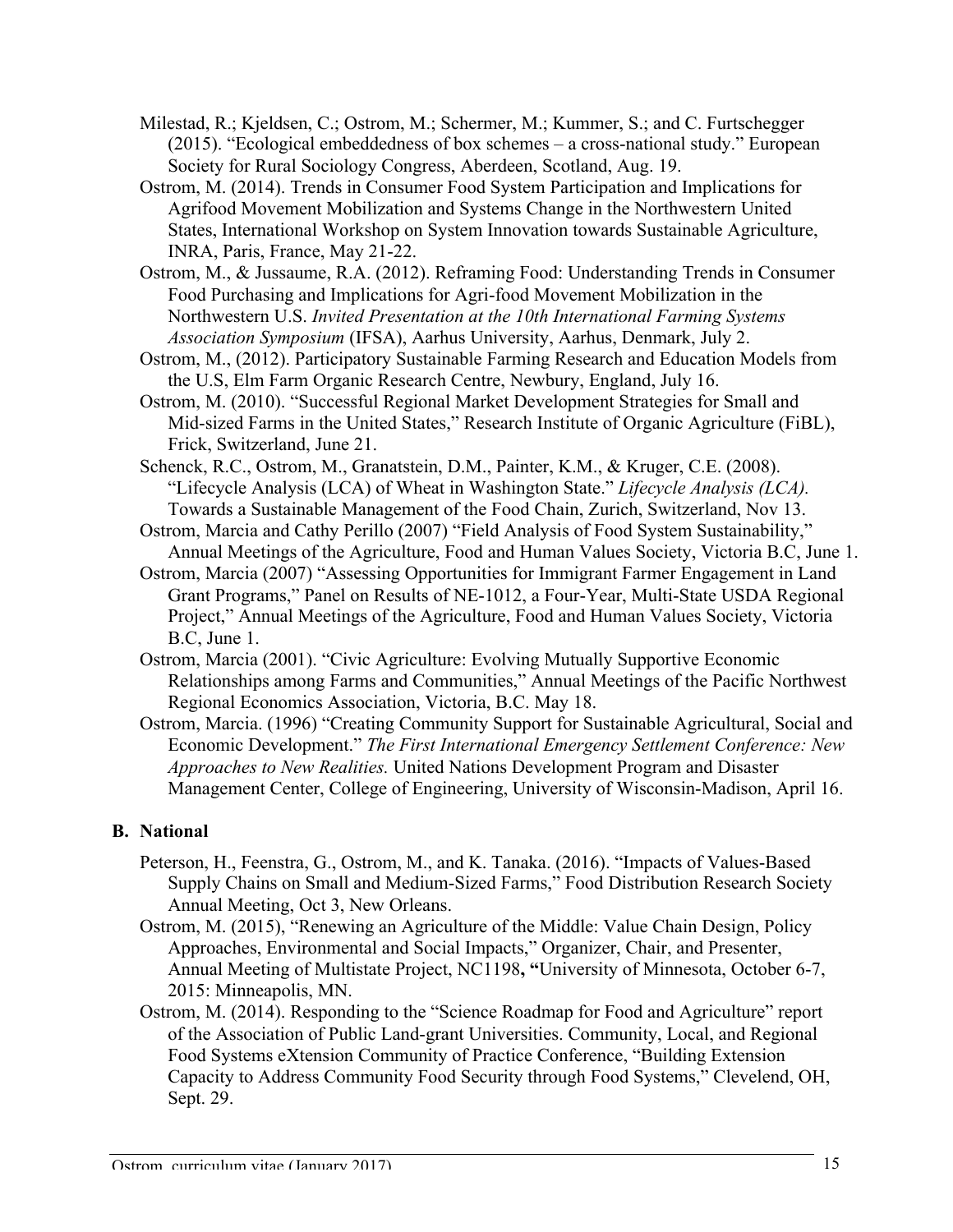- Ostrom, M. (2014). Exploring Gender Dynamics in the Washington Farmers Market Movement. Vermont Food Summit and Annual Meetings of the Agriculture, Food and Human Values Society, University of Vermont, Burlington, June 21.
- Ostrom M. (2013). Using Values-Based Food Supply Chain Case Studies in the University Classroom to Teach Sustainable Food Systems. Panel organized with King, R. and L. Lev. Annual Meetings of the Agriculture, Food and Human Values Society, Michigan State University, East Lansing, MI, June 20.
- Ostrom, M. and C. Donovan (2013). A Bunch of Hobby Farmers, Nobel Yeomen, and Other Myths about Farmers Markets Farmers. Annual Meetings of the Agriculture, Food and Human Values Society, Michigan State University, East Lansing, MI, June 20.
- Clancy, K., King, R., Lev L., Ostrom, M. and G.W. Stevenson (2013). Implications of Values-Based Food Supply Chain Research for U.S. Agricultural Policy. Policy briefing for USDA and Congressional Staff, USDA ERS Auditorium, Washington D.C. March 25
- Ostrom, M. and D. Collins (2011). "Cultivating New Generation and Immigrant Farmers in Washington State," USDA National Institute for Food and Agriculture BFRDP, Project Director's Meeting, Nov. 30, Colorado State University, Fort Collins, CO.
- Collins, D.P., Ostrom, M., Flores, M. and B. Cha (2011). Growing enterprises for Washington's immigrant farmers: successful planning, production, and land tenure strategies. USDA National Institute for Food and Agriculture OASDFR, Project Director's Meeting, Nov. 10, Washington, D.C.
- Ostrom, M. and C. Donovan (2011). "Assessing and Enhancing the Benefits of Farmers Markets for Farms and Communities," USDA National Institute for Food and Agriculture, Project Director's Meeting, Miami, FL. Nov. 8.
- Ostrom, M.; Donovan, C; Goldberger, J; and V. McCracken (2011). "Participatory Assessment of the Environmental and Economic Impacts of Washington Farmers Markets," Annual Meetings of the Agriculture, Food and Human Values Society, University of Montana, Missoula, MT, June 10.
- Ostrom, M. (2010). "Mega CSA Enterprises as Values-Based Distributors," Annual meeting of the "Agriculture of the Middle Multi-state Research Group," NCDC223: Advancing Research, Education, and Policy. University of Minnesota, Minneapolis, MN. Oct. 27.
- Ostrom, M. (2010). "Engines of the New Farm Economy: Enhancing and Assessing the Impacts of Farmers Markets." USDA NIFA Project Directors and Program Leaders Meeting, National Institute of Food and Agriculture, Washington D.C. Sept. 16.
- Ostrom, M. (2009). "Multi-Farm Alternative Regional Distributions Models Emerging in the Northwest." Fourth Annual Meeting of NC-1036 Multi-State Research Group, Broomfield, CO, Nov. 3.
- Ostrom, Marcia (2009) "Cultivating Success: A Multi-Audience, Peer-to-Peer Approach to Sustainable Agriculture Education," *USDA National Small Farms Conference,* Springfield, IL. September 16.
- Ostrom, Marcia (2009) "CSA as Values-Based Middle Marketing Strategy: Opportunities to Scale-up," Annual Meetings of the Rural Sociological Society, Madison, WI. August 1.
- Ostrom, M. (2009). "First National Land Grant Symposium on Food Systems and Sustainability." Steering committee member and facilitator. Attended by 150 academic leaders, policy makers, and scientific experts. Sponsored by the Kellogg Foundation and a consortium of Land Grant University Sustainable Agriculture Centers, Davis, CA, March 24.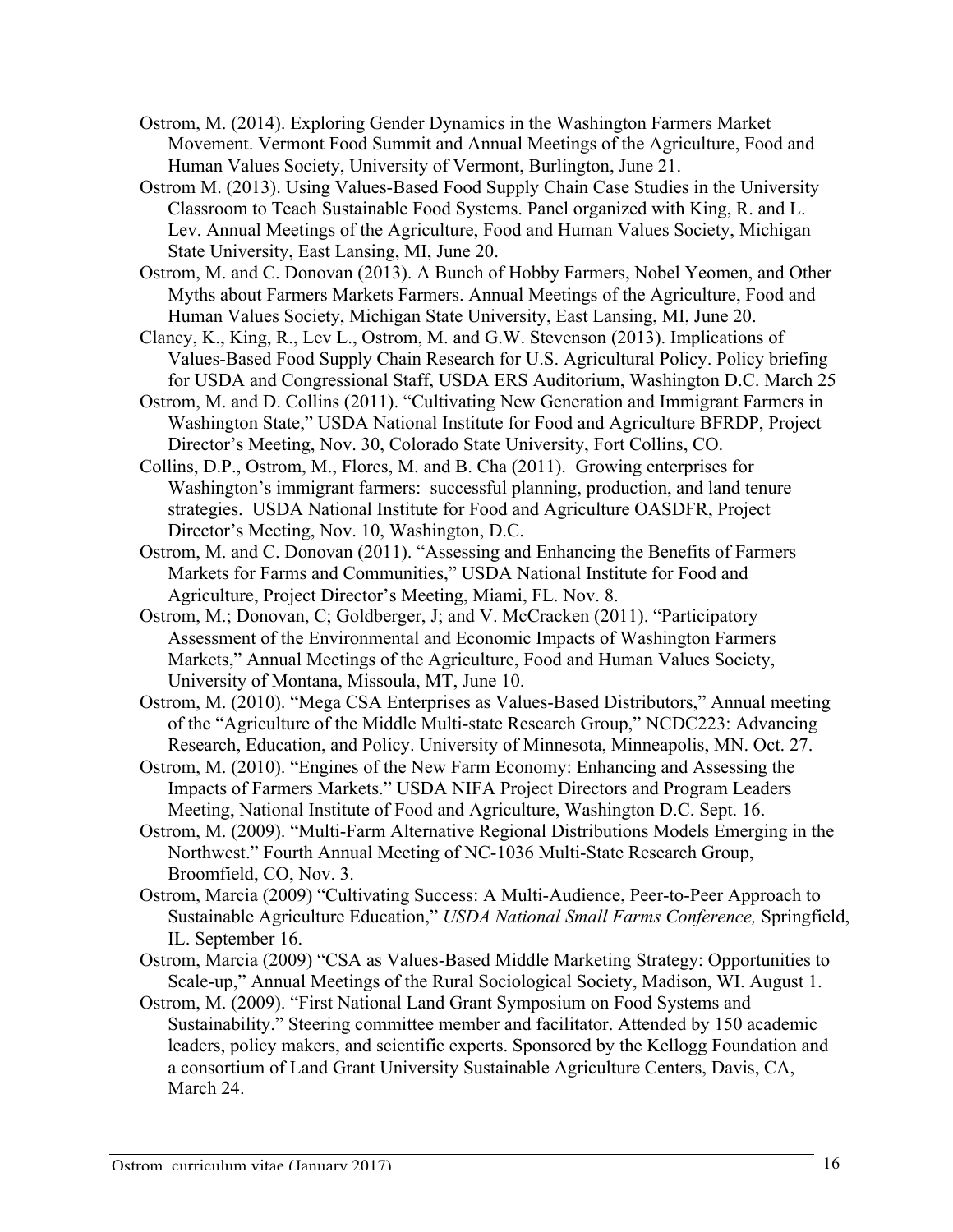- Ostrom, Marcia. (2008). "Untangling the Maze of Sustainable Food Choices: Eco-labels, regional labels, brand labels, local or organic?" American Planning Association Conference, Spokane, WA, October 14.
- Ostrom, M. (2008). "Value-Added Production and Marketing Projects in Washington State." NC-1036 Agriculture of the Middle Annual Meeting, Portland, Oregon.
- Ostrom, M. (2008). Sustaining Local Food Systems in a Globalizing Environment: Forces, Responses, Impacts: Washington Case Studies. Annual Meeting of the NE-1012 Multistate Project, Minneapolis.
- Ostrom, M. (2008). "The Transformation of Food: Rethinking Social Movements from a Grassroots Agrifood System Perspective." Kellogg Food and Society Conference and Meeting of Sustainable Agriculture Centers, Chandler, AZ, May 1.
- Ostrom, M., Hassanein, N., & Kloppenburg, J. (2008). Teaching Food: Pedagogies, Practices, and Pitfalls. Annual Meeting of the Agriculture, Food, and Human Values Society, New Orleans, LA.
- Fiese, Chris and Marcia Ostrom (2007). "Sustainable Agriculture and Small Farms Programs at WSU," Kellogg National Meeting for Sustainable Agriculture Center Directors, University of New Hampshire, Durham, New Hampshire, November 7-9.
- Ostrom, Marcia; Cha, Bee; and Malaquias Flores (2007), "The WSU Small Farms Program: Outreach to Immigrant Farmers," National Extension Diversity Conference, Seattle, WA. April 27.
- Cogger C., Ostrom M., Bary A., and D. Muehleisen (2006). Organic Farming Systems Research on the Urban Edge. American Society of Agronomy, Indianapolis, Nov. 12-16.
- Ostrom, Marcia (2006) "Building Access to Land Grant Research and Extension Programs for Socially Disadvantaged and Underserved Producers," Directors Meeting, Western Region Small Farm Programs, USDA National Small Farms Program, Davis, May 16.
- Ostrom, Marcia and Malaquias Flores (2005) "Designing Successful Whole Farm Educational Programs for Immigrant Farmer Audiences," Fourth Annual National Small Farms Conference, USDA Small Farms Program, Greensboro, N.C. October 14.
- Ostrom, Marcia and Cathy Perillo (2005) "Cultivating Success: A Sustainable Agriculture Education Program for Academic and Extension Students," Annual Meetings of the Agriculture, Food and Human Values Society, Portland, OR, June 10.
- Ostrom, Marcia; Lev, Larry; Stephenson, Garry; Zenz, Leslie; DePhelps, Colette; and David Holland (2005) "Assessing Direct Marketing Options for Small Farms in the Pacific Northwest: Results of a Four-Year, Tri-state USDA Study," Annual Meetings of the Agriculture, Food and Human Values Society, Portland, OR, June 10.
- Ostrom, Marcia (2004) "Emerging Economic and Environmental Models for Revitalizing Farms and Communities," Annual Meetings of the Pacific Northwest Regional Economics Association, Tacoma, WA, May 19.
- Ostrom, Marcia and Raymond Jussaume (2003) "Assessing the Potential of Direct Farmer-Consumer Linkages as a Change Strategy within the Washington Food System," Annual Meetings of the Rural Sociological Society, Montreal, Canada, July 28.
- Ostrom, Marcia and Raymond Jussaume (2003) "Washington Farmer and Consumer Responses to a Multi-Faceted Agri-food system," Annual Meeting of the Agriculture, Food and Human Values Society, Austin, Texas, June 15.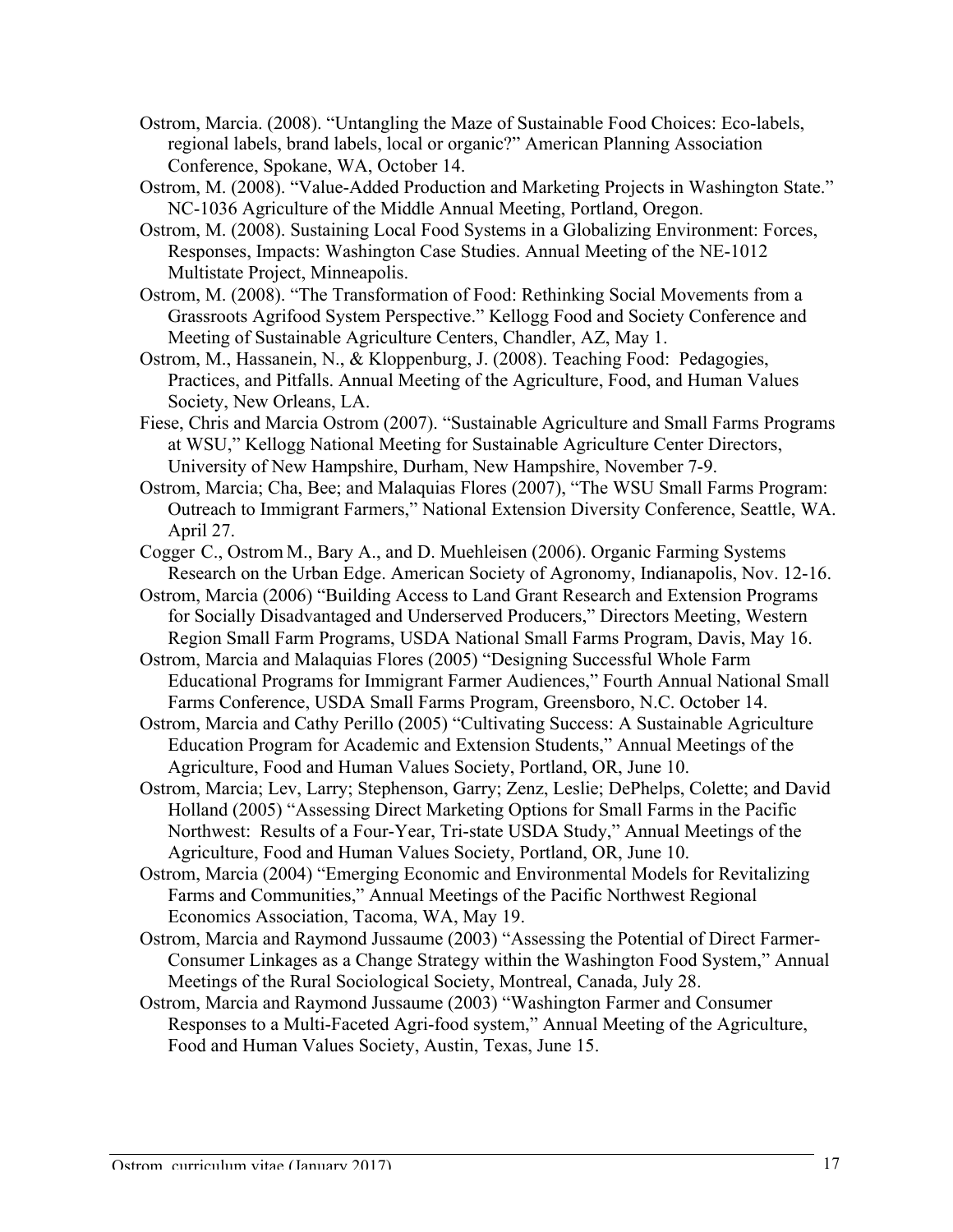- Ostrom, Marcia (2002) "Designing Extension and Research Programs for Small Farmers at Land Grant Universities." Annual Rural Sociological Society Meeting, Chicago, IL. August 17.
- Ostrom, Marcia (2002) "Globalization and its Impact on American Agriculture: A Case Study of the Northwest" National Community Food Security Coalition Sixth Annual Conference: Eating Locally, Thinking Globally, Seattle Center, Seattle, October 7.
- Ostrom, Marcia (2002) "Assessing the Contribution of Community Supported Agriculture to Movements for Change in the Agri-Food System," Annual Meeting of the Agriculture, Food, and Human Values Society, Chicago, June 14.
- Ostrom, Marcia. (2001) "Directing Land Grant Resources to a more Diverse Farm Constituency: Views from Farmers." Annual Rural Sociological Society Meeting, Albuquerque, NM. August 17.
- Ostrom, Marcia (2001) "Incorporating Commodity Producers into Models of Civic Agriculture." Annual Meeting of the Agriculture, Food, and Human Values Society. University of Minnesota, Minneapolis. June 10.
- Ostrom, Marcia (2000) "Gender, Culture, and the Construction of the Sustainable Farming Movement in the Upper Midwest," Rural Sociological Society Annual Meeting, Washington, D.C., August 16.

## **C. State and Regional**

- Ostrom, M. (2016). Engaging with the Washington State Food System Roundtable, participatory workshop, Tilth Producers Conference, Wenatchee, WA, Nov 10.
- Ostrom, M. (2016). Engaging with the Washington State Food System Roundtable, Strengthening the Regional Food System Conference, Palouse-Clearwater Food Coalition, Moscow, ID, Jan 29.
- Ostrom, M. (2015). Reframing Food: Understanding Trends in Agrifood Movement Mobilization in the Northwestern U.S., School of Environment Graduate Seminar, Pullman, WA, April 22.
- Ostrom, M. (2015). Utilization of Federal Nutrition Programs and Promoting Food Access through Washington Farmers Markets, Champions for Change Conference, WSU Food\$ense, Ellensburg, WA, March 4.
- Ostrom, M. (2015). Farmer-to-Farmer Mentoring: the Cultivating Success model, "Famer to Farmland Collaboration Workshop," San Juan Islands Agricultural Summit, Lopez Island, WA. Feb. 27.
- Ostrom, M. and D. Collins (2015). The Washington State University Small Farms Program, ANR Annual Meeting, WSU Extension, Spokane, WA. Feb. 12.
- Donovan, M.; Goldberger J. and M. Ostrom (2014). Exploring the Intersection of Direct Marketing and Sustainable Farming Practices. Poster Presentation. BIOAg Symposium, Pullman, WA, Oct. 28.
- Ostrom, M. (2014). Exploring Gender Dynamics in the Washington State Farmers Market Movement, AFS 501, Speaker Forum, Pullman, WA, Nov 14, 2014.
- Ostrom, M. (2014). "Scaling up Sustainable Business Practices: Food and farming as centers of collaboration," Fifth Annual GoGreen Conference, Seattle, WA, April 30.
- Ostrom, M. (2014). "Optimizing the Potential of Community Supported Agriculture as a Marketing Channel," Opening presentation of workshop on advanced CSA farm management organized by WSU Small Farms Program and Tilth Producers of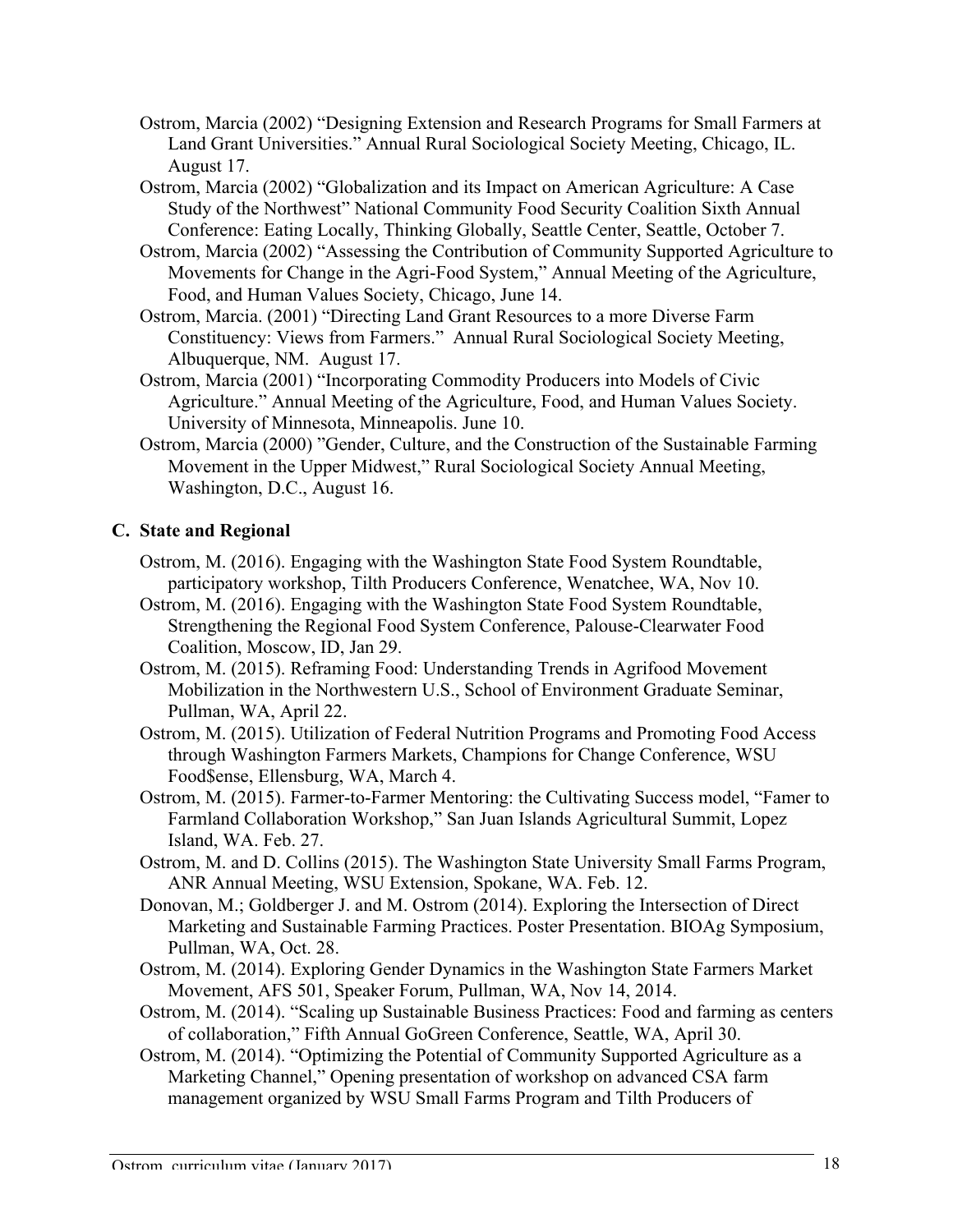Washington, Cedar River Outdoor Education Center, Northbend, WA, Jan. 15.

- Ostrom, M. and D. Collins (2013). "Sustainable Small Farms Research and Education in Washington," Pacific Northwest Small Farms Summit, Hood River, Oregon, Dec. 9.
- Ostrom, M. and M. Brady. (2013). "Washington's Food and Agricultural Economy," Food Economy Summit, Puget Sound Regional Council, Seattle, March 29, 2013.

Donovan, C., & Ostrom, M. (2012). "State of the State of Washington Farmers Markets," 2012, Keynote, Washington State Farmers Market Association Conference, Leavenworth

- Ostrom, Marcia (2011). "Cultivating Success: Overview of Sustainable Small Farming Education Program," Annual Statewide Small Farms Meeting, Washington State University, Plain, WA, March 29.
- Ostrom, Marcia (2010). "What does our Current Food System Look Like?" Joint WSU/UW Conference on Cultivating Regional Food Security: Recent Research. University of Washington, Seattle, WA. Dec. 4.
- Ostrom, Marcia (2010). "Data Collection at Farmers Markets." Annual Washington State Farmers Market Association Conference. Renton, WA. Jan. 29-30.
- Ostrom, Marcia (2010). "Working with Diverse Vendors at Farmers Markets." Annual Washington State Farmers Market Association Conference. Renton, WA. Jan. 29-30.
- Flores, Malaquias and Marcia Ostrom (2009) "Welcome and Opening Remarks," Multilingual Track for Annual Tilth Producers of Washington Conference: *Organic and Sustainable, the Common Ground*, Yakima, WA, Nov. 13.
- Ostrom, Marcia (2009) "Enhancing Small Farm Viability through Education: the Washington State University Small Farms Team," Presentation to Dan Newhouse, Director, WSDA and Washington Small Farms Advisory Board, North Bend, WA, Oct. 27.
- Ostrom, Marcia (2009) "Insuring Access for Women, Small, and Minority Farmers to WA Markets: the Farmers Market Action Team," Annual Washington State Farmers Market Association Conference, January 30, Puyallup, WA.

Ostrom, Marcia (2008) "New Ideas for Meat Processing" Panel Organizer and Moderator, Second Annual Central Washington Farm-to-Table Workshop, Wenatchee, WA, Nov. 17.

- Ostrom, Marcia (2008) "Strengthening Small Farm Viability in Washington: Farmer to Farmer Participatory Education," Harvest Gala Dinner, Business Alliance for Local Living Economies (BALLE), Palace Ballroom, Seattle, WA, October 20.
- Ostrom, Marcia (2008) "Farmer-to-Farmer Knowledge Sharing of Sustainable Farming Techniques." Bioneers Conference, Spokane, WA. October 16.
- Ostrom, Marcia (2008) "New Opportunities for Working with Multicultural Farmer Audiences in the Northwest," Keynote address, Multicultural Farming Roundtable," a "train-the-trainer" workshop for 7 agricultural professionals held jointly with WSU and OSU. Sponsored by USDA RMA. Hood River, Oregon, Sept. 4, 2008.
- Ostrom, Marcia and Michel Wiman (2008). "New Learning Opportunities for Women in Agriculture: the WSU Small Farms Program," Fourth Annual Women and Agriculture Conference: Cultivating our Reality, East Wenatchee, WA April 19.
- Ostrom, Marcia (2008) "Introducing the Washington State Farmers Market Manual," Seeds to Successful Sustainability Conference, Washington State Farmers Market Association Annual Conference, Ellensburg, WA, January 25-27.
- Ostrom, Marcia (2006) **"**Characteristics of Washington Small Farms," Presentation to EPA Region 10 Agriculture 101 Study Tour. September 19, Wenatchee, WA.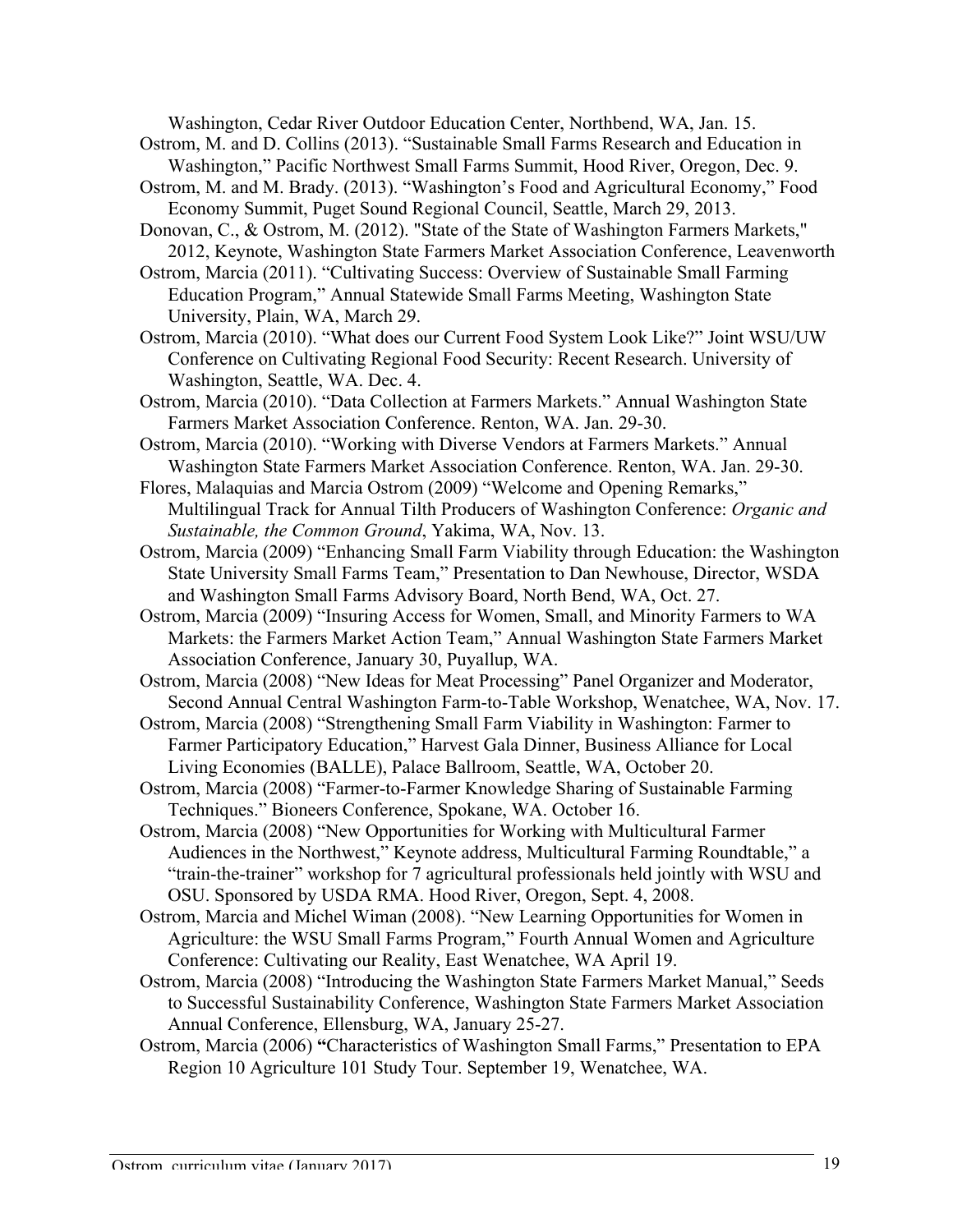- Ostrom, Marcia (2004) "Current and Future Trends in Direct Marketing," Western Washington Horticultural Association Annual Meeting, January 9, SeaTac.
- Ostrom, Marcia (2003) "Farmer and Consumer Perspectives on Local Market Development in Washington," Featured dinner speaker at Washington Farming and the Environment Banquet, Washington State Family Farm Summit, Wenatchee, October 13.
- Ostrom, Marcia (2003) "Successful Sustainable Small-Scale Farming Models in Washington," Presentation for Washington Farm Service Agency Loan Officers, Spokane, September 10.
- Ostrom, Marcia (2003) "Current Sustainable Food Systems Research by the WSU Small Farms Program," Presentation for the Western Rural Development Center's annual meeting, Pullman, September 10.
- Ostrom, Marcia (2003) "The Increasing Importance of Direct Markets for Small and Midsized Farm Viability," Response to Fred Kirschenman, Keynot Presentation, event organized by WSU and the Washington Sustainable Food and Farming Network, Ballard, WA, June 6.
- Ostrom, Marcia (2002) "Farmer Views on Land Use Planning Policy," Western Washington Agricultural Summit, a forum for county government officials and planners, Puyallup, WA, November 12.
- Ostrom, Marcia (2002) "Building Consumer Support for Organic and Local Agriculture: What is Known about Purchasing Preferences," Washington Tilth Producers Conference, Yakima, WA, November 10.
- Ostrom, Marcia (2002) "Sustaining Washington Agriculture and the Environment through Expanding Local Markets," Annual meeting of the Farming and the Environment Group, Ellensburg, WA, October 28.
- Ostrom, Marcia (2002) "Farm Direct Marketing: Increasing Farmer Profit while Building Community Relationships," WSU Extension Faculty Conference, October 16.
- Ostrom, Marcia (2002) "An Overview of Current Trends in Washington and U.S. Agriculture," Keynote presentation for forum entitled "Local Living Economies and the Family Farm" organized by Antioch University, Seattle, June 19.
- Ostrom, Marcia (2002) "Planning Programs for Small Farms at WSU," WSU Food and Farm Connections Team Annual Retreat, Seabeck, WA, May 7.
- Ostrom, Marcia (2001) "Making CSA Work: How Successful CSA Farms Get and Keep their Members," Washington Tilth Producers Annual Conference, Evergreen College, Olympia, WA, November 11.
- Ostrom, Marcia (2001) "Creating Strong Programs for Small Farms and Sustainable Food Systems at WSU," Washington Tilth Producers Annual Conference, Evergreen College, Olympia, WA, November 11.
- Ostrom, Marcia (2001) "Developing Local Solutions to Meat Processing and Marketing Issues," Plenary session for "Growing for Profit," a WSU-Extension conference held in Spokane, WA, May 12.
- Ostrom, Marcia (2001) "Water Quality Education for Small Farmers," Water Quality Management Team, WSU and Department of Ecology, Puyallup, WA, May 1.
- Ostrom, Marcia (2001) "Small Farms Programming at WSU," Washington Sustainable Food and Farming Network, Pike Place Market, Seattle, WA, April 25.
- Ostrom, Marcia (2001) "Successful CSA Farming: Getting and Keeping Consumer Members," Extension Direct Marketing Conference, Sequim, WA, February 16.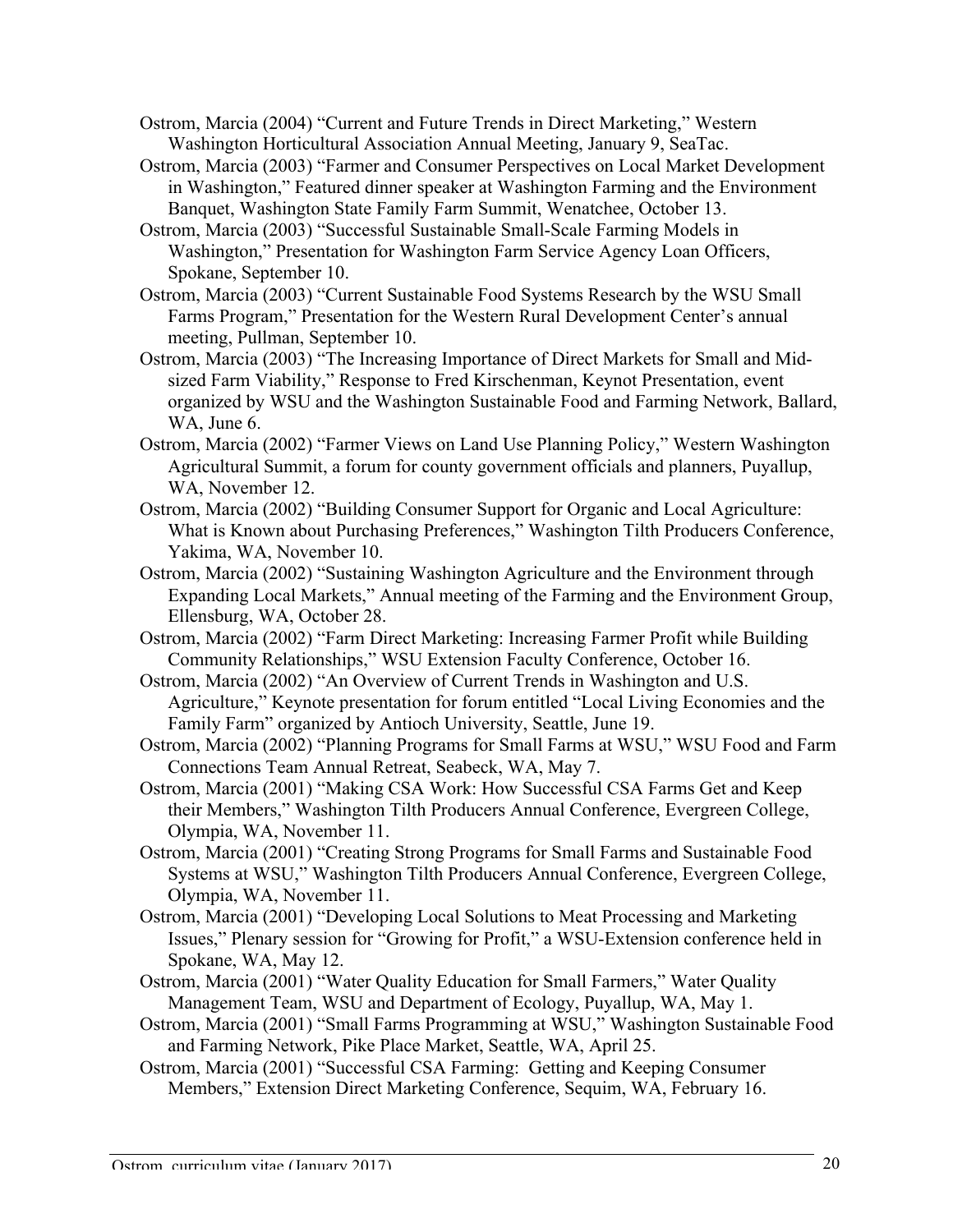#### **D. Local**

- Ostrom, M. (2016). "Pathways to Farm Ownership for Orchard Workers," Community Success Summit, Initiative for Rural Innovation and Stewardship, Quincy, WA, Nov 15.
- Ostrom, M. (2016). "What is the Meaning of Local Food? Growing Food, Community, and Economy," Spokane Extension and Spokane Conservation District, Whitworth College, Oct 12.
- Ostrom, M. (2015). Market Channel Assessment, North Central Washington Farm-to-Table Trade Meeting, Wenatchee, WA, Jan 30.
- Ostrom, Marcia and Doug Collins (2014) "WSU and Tilth Producers Farm Walk Series." Introductory overview and presentation at each walk, followed by facilitation of on-farm technical discussions and knowledge exchanges among farmers and university specialists (March-September).
- Ostrom, Marcia and Doug Collins (2013) "WSU and Tilth Producers Farm Walk Series." Introductory overview and presentation at each walk, followed by facilitation of on-farm technical discussions and knowledge exchanges among farmers and university specialists (March-September).
- Ostrom, Marcia (2012) "Understanding and Utilizing the Rapid Market Assessment Method," RMA Project Team Training Session, Washington Farmers Market Action Team, University District Market, August.
- Ostrom, Marcia (2010) "Food System Assessment Methods," Northwest Food Systems Coalition Quarterly Meeting, Institute for Rural Innovation and Stewardship, East Wenatchee, December 16.
- Ostrom, Marcia (2010) "Understanding and Utilizing the Rapid Market Assessment Method," RMA Project Team Training Session, Washington Farmers Market Association, Vashon, WA, August 21.
- Ostrom, Marcia (2009) "Understanding and Utilizing the Rapid Market Assessment Method," RMA Project Team Training Session, Washington Farmers Market Association, Omak, WA, October 24.
- Ostrom, Marcia (2009) "Understanding and Utilizing the Rapid Market Assessment Method," RMA Project Team Training Session, Washington Farmers Market Association, Yakima, WA, September 27.
- Ostrom, Marcia (2009) "Marketing Your Sustainable Farming Organization," EAT Local membership meeting, Wenatchee, WA, October 28.
- Ostrom, Marcia (2008). "Opening Address," Central Washington Farm to Table Meeting, Sleeping Lady Retreat Center, Leavenworth, WA.
- Ostrom, Marcia (2006). "The Next Generation of Family Farmers in Washington," Graduation address for Latino Cultivating Success students in Omak, WA, March 29..
- Ostrom, Marcia (2009). "Current Marketing Trends and Emerging Opportunities in Chelan County," Opening Address for Chelan Food System Forum, Sponsored by Kellogg and Farming and the Environment, Wenatchee, December 3, 2004.
- Ostrom, Marcia (2004) "Current Trends and Emerging Marketing Opportunities in Skagit County," Skagit County Food System Forum, Sponsored by Kellogg and Farming and the Environment, Mt. Vernon, WA, November 8.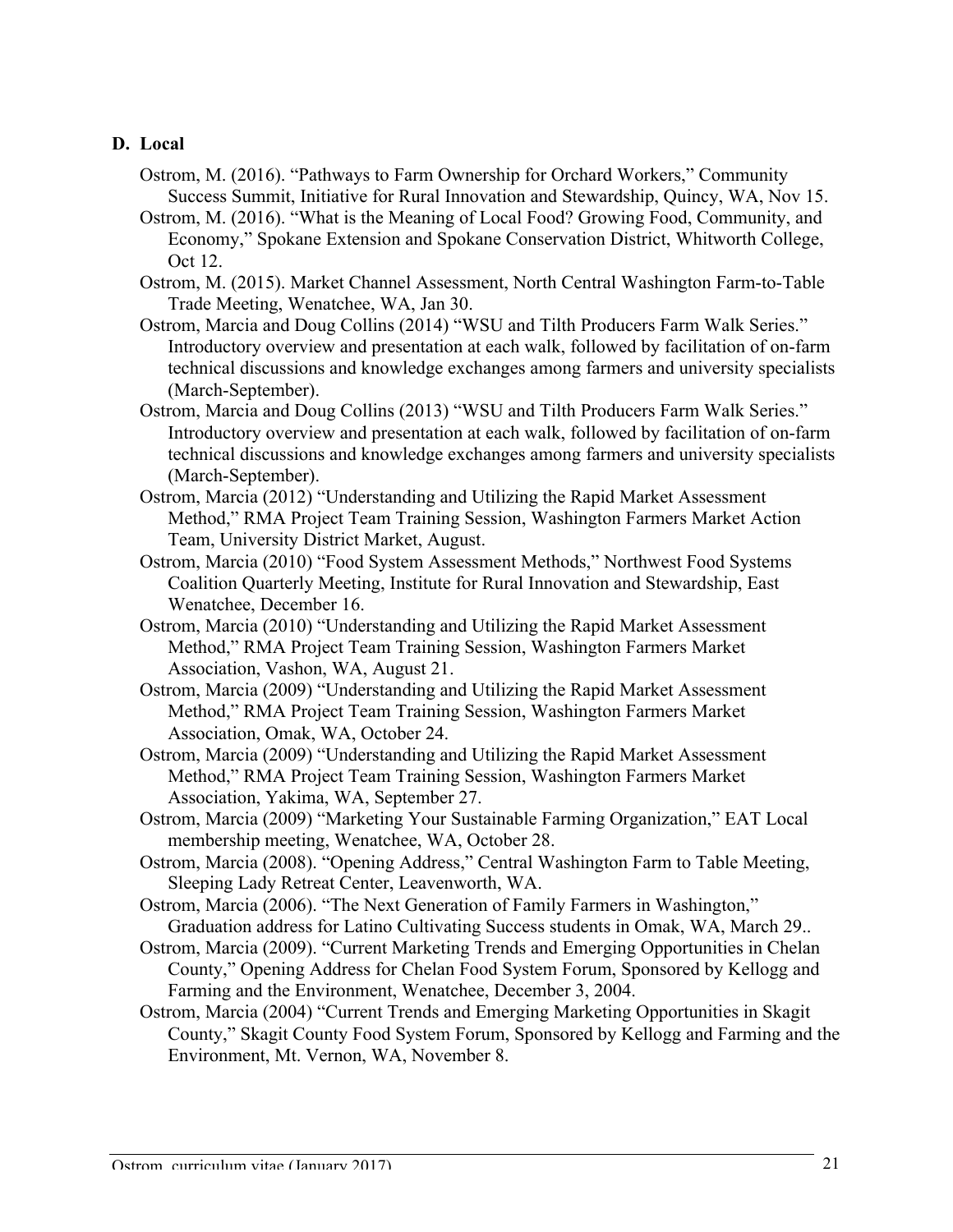- Ostrom, Marcia (2004) "Emerging Economic and Environmental Models for Revitalizing Farms and Communities," workshop taught as part of a continuing series of seminars on the environment offered by the Mountaineers, Seattle, WA, March 22.
- Ostrom, Marcia (2004) "A Legacy of Action: Building a Future for Agriculture in King County," Opening address for *Growing a Regional Food Economy*, a forum organized for policy makers, agency personnel and leaders of non-profit organizations in King County, WA, January 21.
- Ostrom, Marcia (2002) "Operating a Successful CSA Farm," Food and Farm Connections Team Workshop for producers, Vancouver, WA, February 14.
- Ostrom, Marica (2002) "Reorganizing the Marketplace: Building a Future for Small-Scale Agriculture," Keynote Presentation for Small Farms Conference held in Centralia, WA, March 10.
- Ostrom, Marcia (2002) Generating Institutional Support for Small-scale and Urban Farming," Featured speaker at annual meeting of the Friends of Family Farmers, Puyallup, February 11.
- Ostrom, Marcia (2002) "The Role of Urban Citizens in Building Community Based Food Systems," Featured speaker, Seattle Tilth Dinner Program: Is it Soup Yet? Ballard High School, Ballard, January 16.
- Ostrom, Marcia (2001) "The New Agriculture Depends on You," Keynote Presentation for Community-Based Processing Conference, Stevens County Extension, Colville, WA, December 1.
- Ostrom, Marcia (2001) "Building Support Systems for Community Supported Agriculture," King County Agricultural Commission, Mercer Island Community Center, Mercer Island, WA, March 7.

# **UNIVERSITY INSTRUCTION**

# **A. Courses Taught**

- "*Field Analysis of Sustainable Food Systems*," AFS 445/545, Pullman Campus and online, 3 credits, with required week-long, immersion field experience, (2004-present); graduate students and selected upper level undergraduates.
- *"Principles and Practices of Sustainable Small Farming Systems,"* AGRI 562, 3 credits, Fall Semester (2016).
- *"Agricultural Entrepreneurship*," Soils/AFS/CRS 403, WSU Puyallup, spring semester, academic or CEU credits (2002-2006). Coordinated course sites in Chelan County, Clallam County, Franklin County, Jefferson County, King County, Kitsap County, Mason County, Okanogan County, Pierce County, Skagit County, Snohomish County, Spokane County, and Whatcom County, CEU credits (2003-2015).
- *"Principles of Sustainable Small Farming and Ranching*," Soils/AFS/CRS 416. Fall Semesters, 3 credits, (2007-2009). Online course using Blackboard.
- *"Sustainable Small Farming and Ranching*," Soils/AFS/CRS 404, WSU Puyallup, fall semester, academic or CEU credits. Coordinated course sites in Clallam County, Jefferson County, King County, Kitsap County, Mason County, Okanogan County, Snohomish County, Stevens County, and Whatcom County, CEU credits (2003-2015).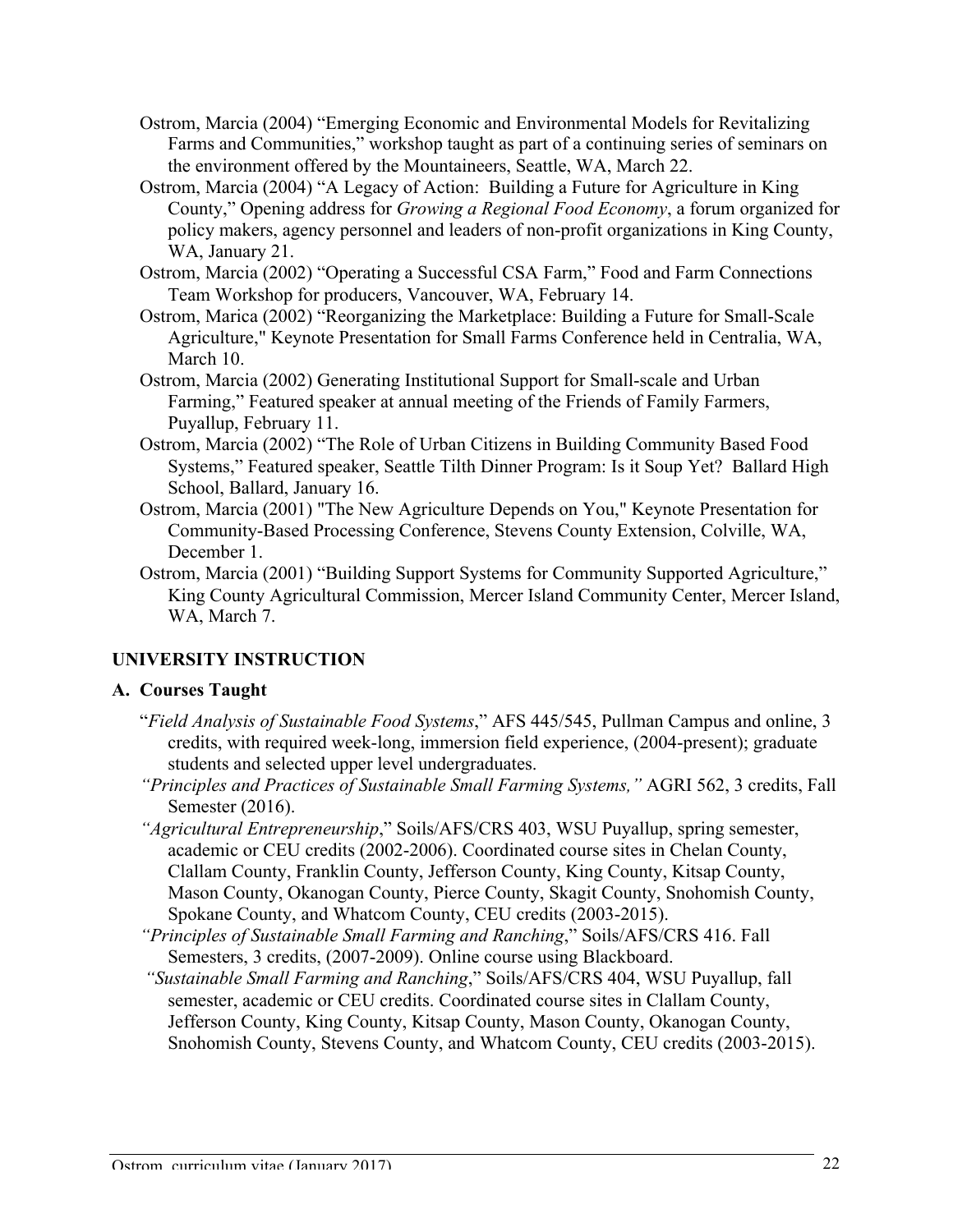## **B. Advising**

|           | 2014-present | Major advisor for four MS Students and two Ph.D. students; minor    |
|-----------|--------------|---------------------------------------------------------------------|
|           |              | committee member for four MS students                               |
| 2011-2014 |              | Major advisor for one Ph.D. student; minor committee member for two |
|           |              | Ph.D. students and four MS students                                 |
| 2001-2011 |              | Minor member on seven MS committees and one Ph.D. committee.        |
| 2001-2014 |              | Served on eight faculty mentoring committees                        |

# **PROFESSIONAL SERVICE**

### **A. University**

| Food Systems Workgroup, Extension Community and Economic                        |
|---------------------------------------------------------------------------------|
| Development Unit                                                                |
| 2000-present Leadership Team, WSU Center for Sustaining Agriculture and Natural |
| Resources                                                                       |
| 2015-present Steering Committee, WSU Farm and Food Systems Team                 |
| 2015-present Graduate Programs Committee, WSU School of the Environment         |
| 2010-present Faculty Diversity Award Committee                                  |
| 2008-present Smick Fellowship Committee                                         |
| WSU planning committee to construct "A Conceptual Proposal for a New            |
| Interdisciplinary School of Environment at Washington State University"         |
|                                                                                 |

## **B. Community**, **Regional, and National**

|           | Executive Council Member and WSU Representative for National Consortium            |
|-----------|------------------------------------------------------------------------------------|
|           | of Land Grant Sustainable Agriculture Centers (INFAS). UC Davis and                |
|           | Kellogg Foundation.                                                                |
|           | 2012-present National eXtension Community of Practice (eCoP), Community, Local and |
|           | Regional Food Systems, Steering Committee                                          |
|           | 2013-present WSU Representative, Washington State Food Systems Roundtable,         |
|           | Washington State Government (Executive Order 10-02).                               |
| 2008-2011 | Leavenworth Community Farmers Market, founder and member                           |
|           | 2008-present Advisory Committees, Institute for Rural Innovation and Stewardship   |
|           | 2002-present Washington Sustainable Food and Farming Network, member               |
|           | 2000-present Washington Tilth Producers Association, member                        |
|           | 2000-present Advisory Board Member, WSDA Small Farm and Direct Marketing Program   |
|           | 2007-2016                                                                          |

# **C. Reviewing Activities**

| 2013-present Associate Editor, Journal of Urban Agriculture and Regional Food Systems, |
|----------------------------------------------------------------------------------------|
| Baltzer Science Publishers, Amsterdam - Berlin                                         |
| 2012-present Associate Editor, Renewable Agriculture and Food Systems, Cambridge       |
| University Press.                                                                      |
| 2004-present Reviewer, PNW and WSU Extension Publications                              |
| 1997-present Reviewer, "Agriculture, Food, and Human Values Journal"                   |
| 2007-present Reviewer, "Renewable Agriculture and Food Systems"                        |
| 2011-present Reviewer, "International Journal of Agriculture and Food Systems"         |
|                                                                                        |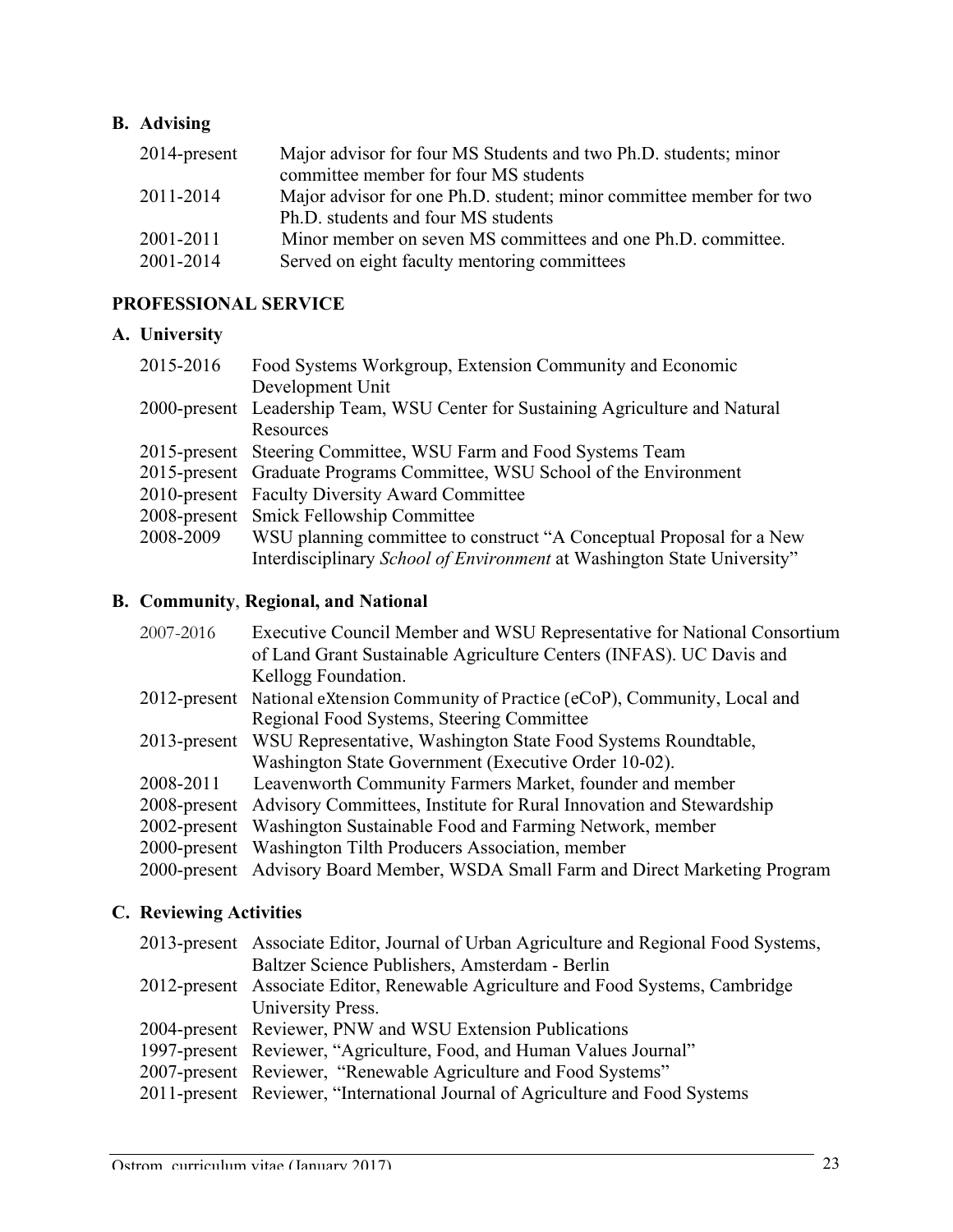2012-present Reviewer, "Journal of Agricultural Ethics"

### **PROFESSIONAL AND SCHOLARLY ORGANIZATIONS**

2015-2016 Chair, National Agriculture of the Middle, multi-state USDA project, "Renewing an Agriculture of the Middle: Value Chain Design, Policy Approaches, Environmental and Social Impacts" (NC 1198) (Member since 2008) 1997-present Agriculture, Food, and Human Values Society Student paper competition committee, 2009-2011 Membership and Program Committees, 2004-2009 Chair, student paper competition, 2005-2008 Governing Council, 2004-2008, 2010 Program Co-Chair 1997, 2001 Annual Meetings 1997-present Rural Sociological Society Sociology of Agriculture Interest Group Extension Interest Group 2006-present Community Development Society

### **SELECTED WORKSHOPS AND CONFERENCES ORGANIZED**

- "WSU Women in Agriculture Conference," conference planning committee and site facilitator for Wenatchee, WA. Five-state, mixed on-site and videoconference speakers, March 19, 2016.
- Annual "Washington State Farmers Market Association Conference," organized with the Washington State Farmers' Market Association and the WSDA Small Farm and Direct Marketing Program, locations alternating Eastside and Westside, January, 2002-2016.
- "Washington State Farm Walk Series," organized and co-sponsored annually with Tilth Producers of Washington. A producer-to-producer series of 10 on-farm seminars per year on leading sustainable and organic farms in representative regions of the state. Currently attended by an average of 60 producers per seminar. 2005-2016.
- "Multilingual Tracks, Annual Conference of Tilth Producers Association of Washington," organized and facilitated interpreters, simultaneous translation, scholarships, and Spanish language presentations. Various locations, Nov. 2009-Nov. 2016.
- "Cultivating Success: Train-the-Trainer workshops," annual instructor trainings for Sustainable Small Farming Systems Classes, 2002-2015.
- "Building Extension Capacity to Address Community Food Security through Food Systems," conference held by the Community, Local & Regional Food Systems eXtension Community of Practice. Served on steering committee and conference planning committee, Cleveland, OH, Sept. 29 – Oct. 1, 2014.
- "Washington Small Farms Team Annual Planning Retreats and Professional Development Programs," planning committee and facilitation, various locations in WA, (2001-2016).
- "Cross-Cultural Success at your Farmers Market," Daylong train-the-trainer event for Washington farmers market managers, North Bend, WA, March 28, 2014.
- "Creating Farm Incubators and New Farmer Education Programs," Washington Small Farms Team Annual Meeting, Ellensburg, WA, April 6, 2010.
- "Winter Cover Cropping School," WSU Small Farms Program, WSU Puyallup Organic Farm, March 22, 2010.